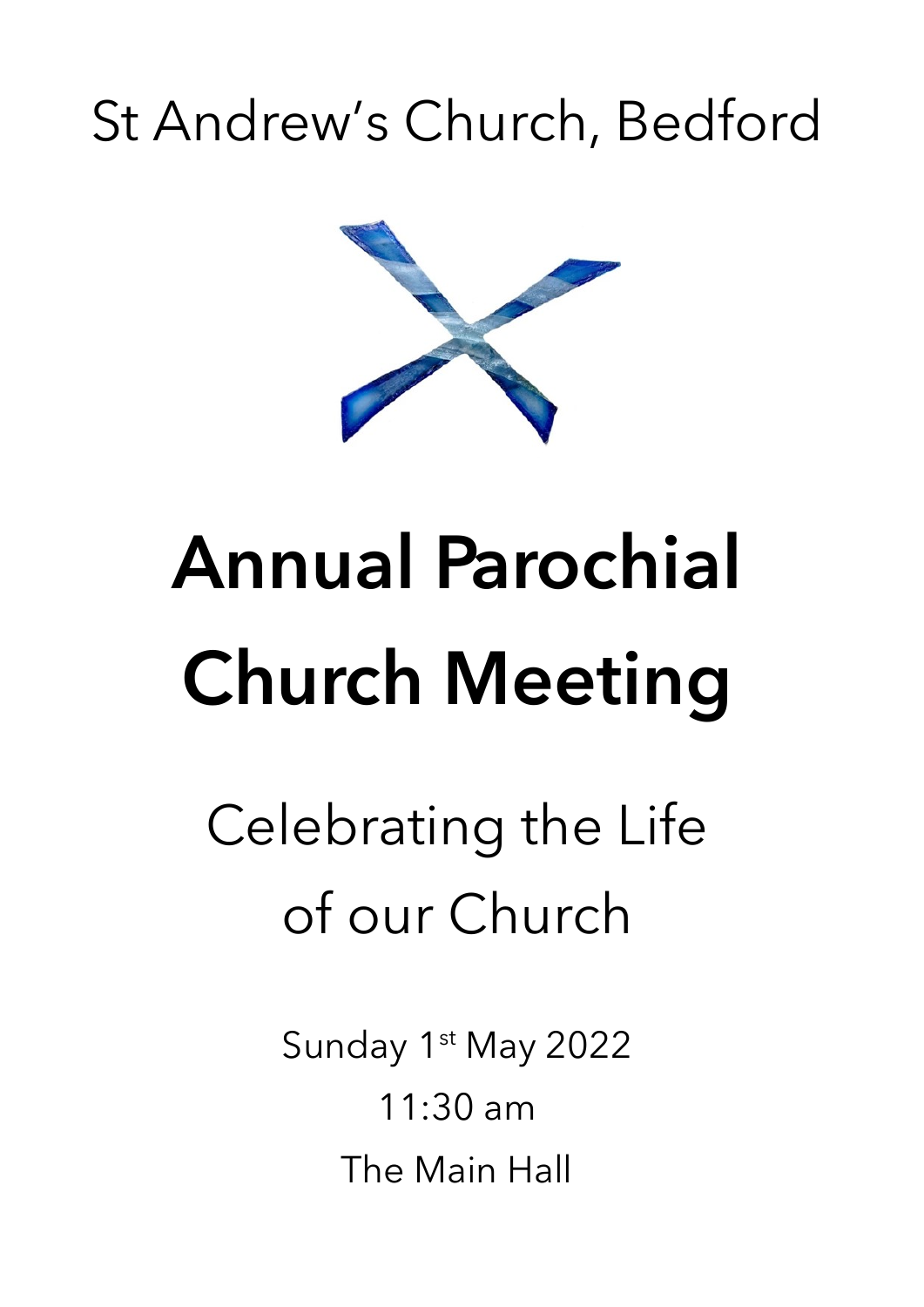# **TABLE OF CONTENTS**

| Page 1                        | Table of contents                                                                                                         |
|-------------------------------|---------------------------------------------------------------------------------------------------------------------------|
| Page 2                        | Agenda for Annual Meeting of Parishioners 2022                                                                            |
| Page 3                        | Minutes of Annual Meeting of Parishioners 2021                                                                            |
| Page 5                        | Agenda for Annual Parochial Church Meeting 2022                                                                           |
| Page 6                        | Minutes of Annual Parochial Church Meeting 2021                                                                           |
| Page 9                        | Electoral Roll Report                                                                                                     |
| Page 9                        | A Report on the Proceedings of the Parochial Church<br>Council (PCC Secretary's Report)                                   |
| Page 11                       | A Report on the Proceedings of the Deanery Synod                                                                          |
| Page 12<br>Page 13<br>Page 14 | A Report on the Fabric, Goods and Ornaments<br>A Report on Safeguarding in the Parish<br>A Report of the Equality Officer |
| Page 15                       | A Report on the Mission Action Plan                                                                                       |
| Page 17                       | Altar Guild                                                                                                               |
| Page 17                       | <b>Bereavement Group</b>                                                                                                  |
| Page 17                       | <b>Centenary Committee</b>                                                                                                |
| Page 18                       | <b>Children and Families Ministry</b>                                                                                     |
| Page 20                       | St Andrew's Choir and Music Report                                                                                        |
| Page 20                       | <b>Church Centre Management Committee</b>                                                                                 |
| Page 21                       | <b>Church Centre Office</b>                                                                                               |
| Page 22                       | Coffee and Company                                                                                                        |
| Page 22                       | <b>Communications Committee</b>                                                                                           |
| Page 23                       | Concerts at St Andrew's                                                                                                   |
| Page 23                       | Contemplative Prayer: Monthly Fellowship Group                                                                            |
| Page 24                       | <b>Creation Care</b>                                                                                                      |
| Page 25                       | <b>Events Committee</b>                                                                                                   |
| Page 26                       | Fairtrade at St Andrew's                                                                                                  |
| Page 26                       | Friends of St Andrew's                                                                                                    |
| Page 27                       | The Meditation Group                                                                                                      |
| Page 27                       | Mission and Outreach Team                                                                                                 |
| Page 28                       | Money Advice                                                                                                              |
| Page 29                       | Mothers' Union at St Andrew's                                                                                             |
| Page 30                       | Pilgrim House Group                                                                                                       |
| Page 31                       | <b>Planned Giving</b>                                                                                                     |
| Page 31                       | The Thursday Group                                                                                                        |
| Page 32                       | Telephone Link Carers                                                                                                     |
| Page 32                       | Tower Bells Report                                                                                                        |
| Page 33                       | Worship Band                                                                                                              |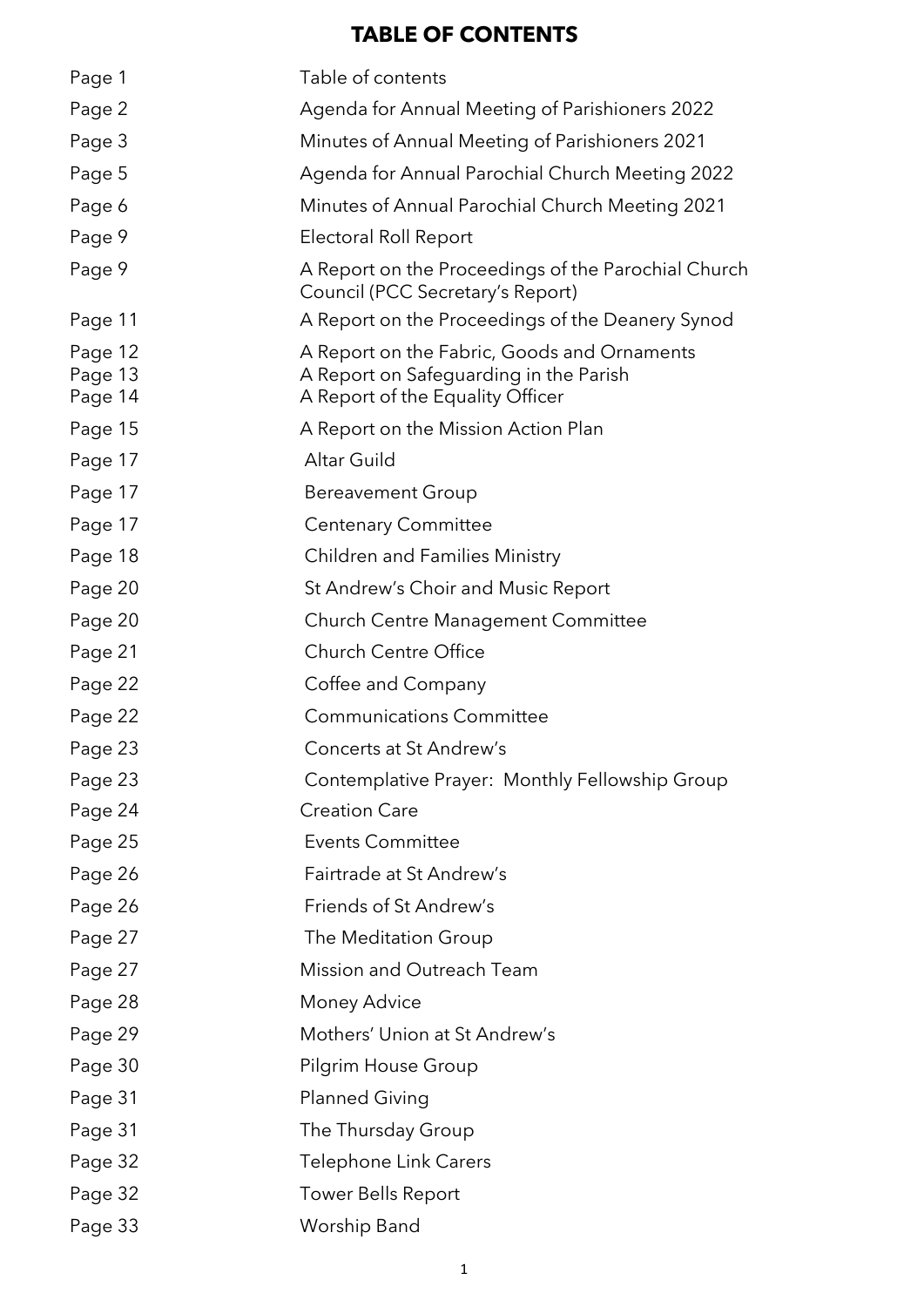

## **THE ANNUAL MEETING OF PARISHIONERS**

to be held on Sunday 1<sup>st</sup> May 2022, at 11.30 am in the Main Hall of St Andrew's Church, Bedford

# **AGENDA**

# **Opening Prayer**

**Apologies for Absence**

**Approval of the Minutes of the last meeting held on Sunday 25th April 2021**

**Election of Two Parochial Church Wardens**

**Chair's Closing Remarks**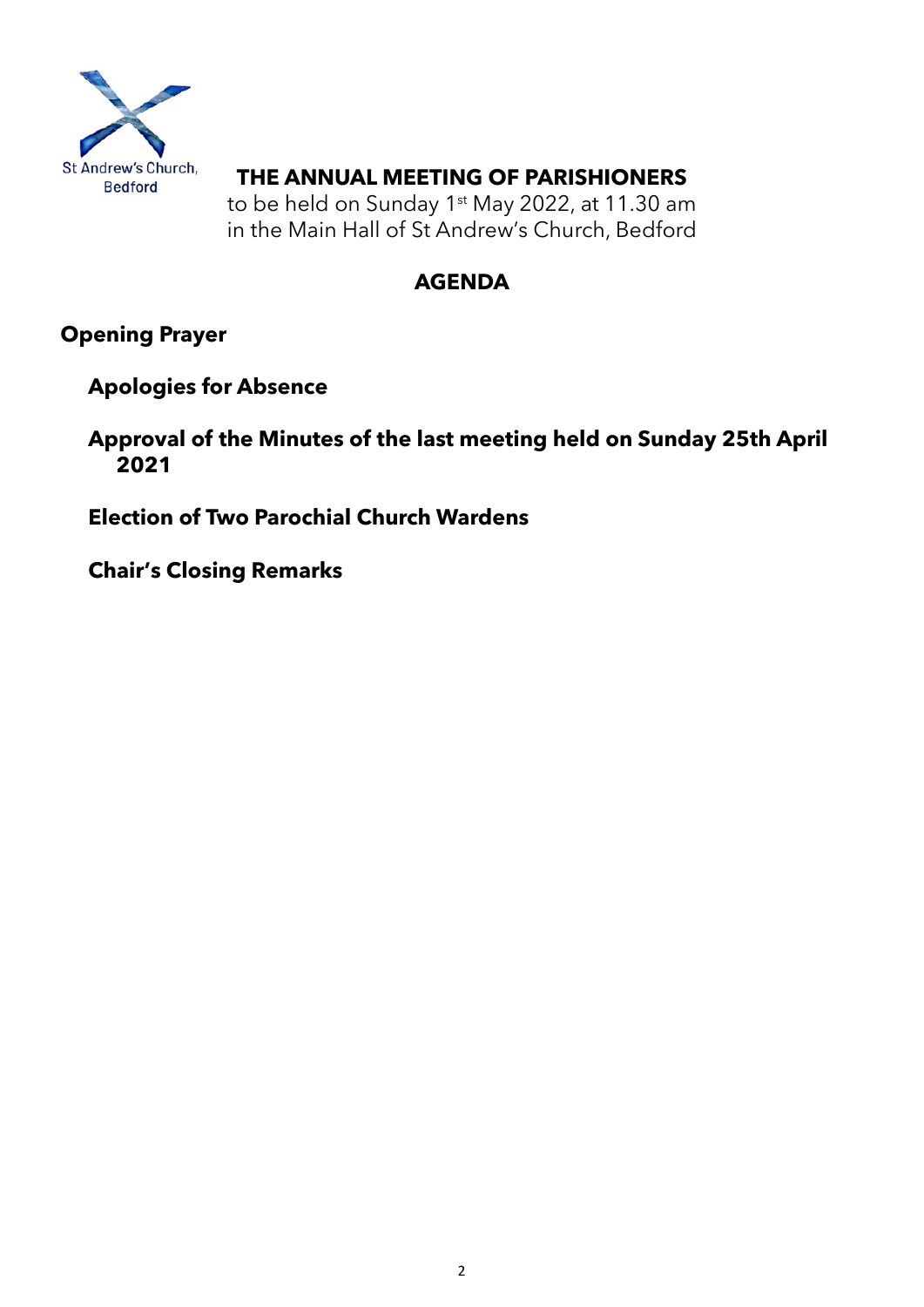

#### **Minutes of the Annual Meeting of Parishioners**

held on Sunday 25<sup>th</sup> April 2021, at 11.30 am in the Main Hall of St Andrew's Church, Bedford

#### **The meeting commenced at 11.30am with prayer following a Parish Eucharist at 10.00am.**

| <b>Present:</b> The Revd Duncan Goldthorpe (Chair)        | Curate       |
|-----------------------------------------------------------|--------------|
| Mr Ian Smith                                              | Churchwarden |
| Mrs Diana Whittemore                                      | Churchwarden |
| Fifty Parishioners plus five Clergy and two Churchwardens |              |

Notice of the Meeting - due notice of the meeting was admitted by those present. During this most difficult period of Covid and lockdown restrictions, the meeting was held on Sunday 25 April 2021 by Zoom. Ian Smith read out a statement from the Vicar who was not present.

Minutes of the last meeting held on the 18 October 2020, as contained in the Report and Financial Statements booklet, had previously been circulated and were taken as read, confirmed and signed.

Matters Arising - there were no matters other than those indicated on the agenda.

#### Statement of the J.A. & E.C. Hall Trust Fund:

*(administered by the Incumbent and Churchwardens)*

A summary sheet covering the purpose, objectives, activities and achievements of the JA & EC Hall Trust for the year ended 31 December 2020 was available. Ian reminded members that the Trust was set up in 1962 under tight conditions, namely:

- 1. Extensions to St Andrew's Church, Bedford and for maintaining the fabric of the building;
- 2 . Maintaining the Garden of Rest;
- 3 . The relief of poverty amongst elderly priests, elderly men and women in the Parish or who have been connected with St. Andrews Church;
- 4. The general religious purposes of St Andrew's Church.

The Trust is managed by the Vicar and two Churchwardens as the Trustees. At the beginning of the year it was agreed, with permission from the Charities Commission, to appoint an additional Trustee, Carolyn Callen.

At the year end the accumulated capital forming the Endowment Fund amounted to £4.42 million (2019 £4.15 million), an increase of £270K. Grants were awarded to St Andrew's Parochial Church Council amounting to £110,000 with total expenditure for the year of £122,823. This was to support the Verger and other Parish Workers, to fund Money Advice at St Andrew's (MASA), various repairs and replacements to the Church complex, plus an additional grant of £10,000 awarded to the Diocese due to Covid.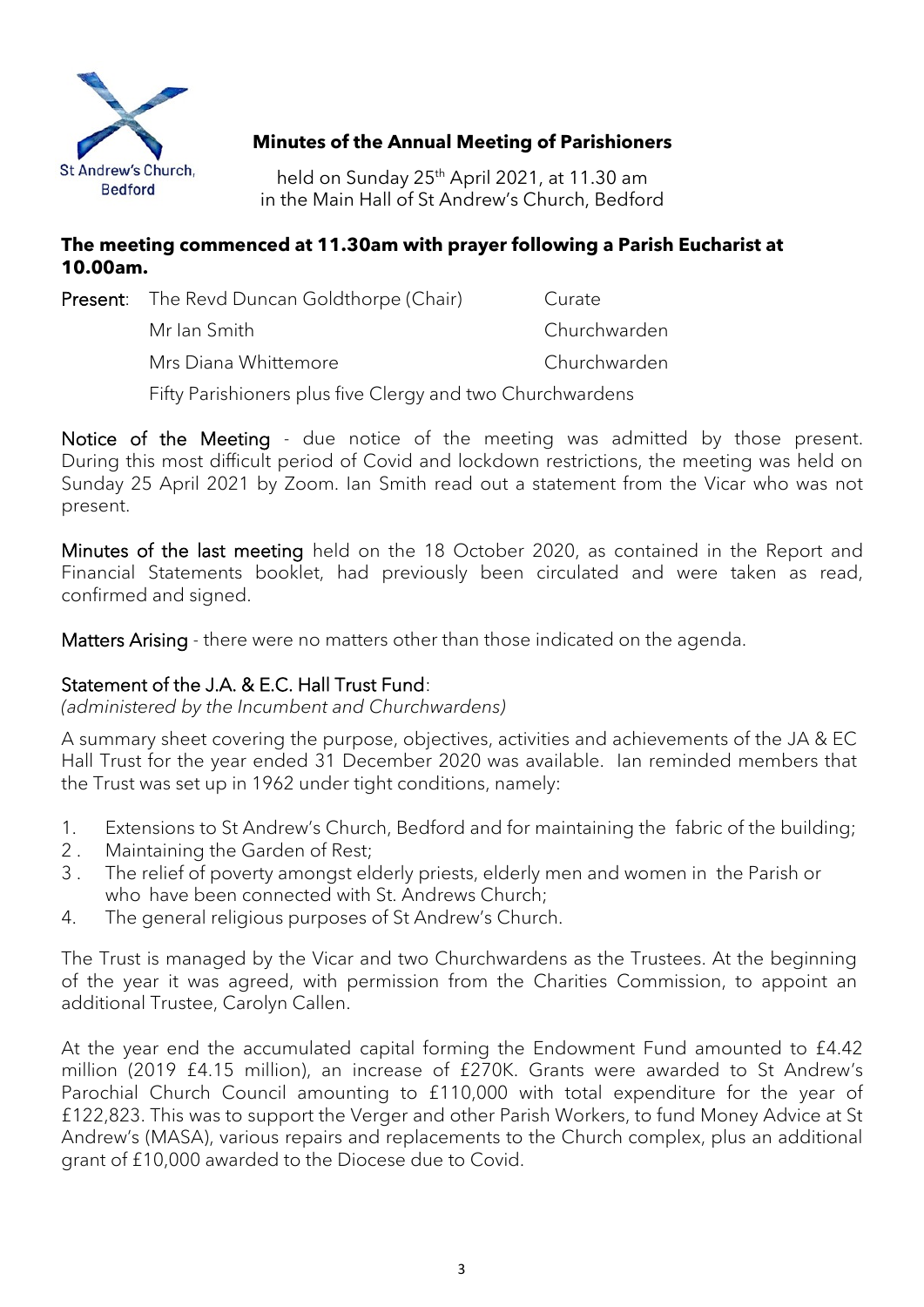#### Election of Churchwardens

The Revd Duncan Goldthorpe stated that nominations for the role of Churchwarden were required to be received prior to the commencement of the meeting. Firstly, he wished to acknowledge with thanks the service the current Churchwardens, Ian Smith and Diana Whittemore, had given to St Andrew's during their current year of office, which had been a very hard year with Covid restrictions requiring much time and skills. He also thanked Carol Wood and John Thynne for acting as Deputy Churchwardens.

Duncan was pleased to report that both Churchwardens were prepared to stand for a further year, both being eligible, and that nomination papers had been received.

#### Ian Gordon Smith – proposed by Kelly Agler Good, seconded by Christine Garrett Diana Sylvia Whittemore – proposed by Carol Wood, seconded by Kelly Agler Good

In the absence of any other nominations, the Chairman was pleased to declare Ian Smith and Diana Whittemore duly elected as Churchwardens for the Parish of St Andrew, Bedford for the forthcoming period 2021/2022.

This concluded the business of the meeting of Parishioners.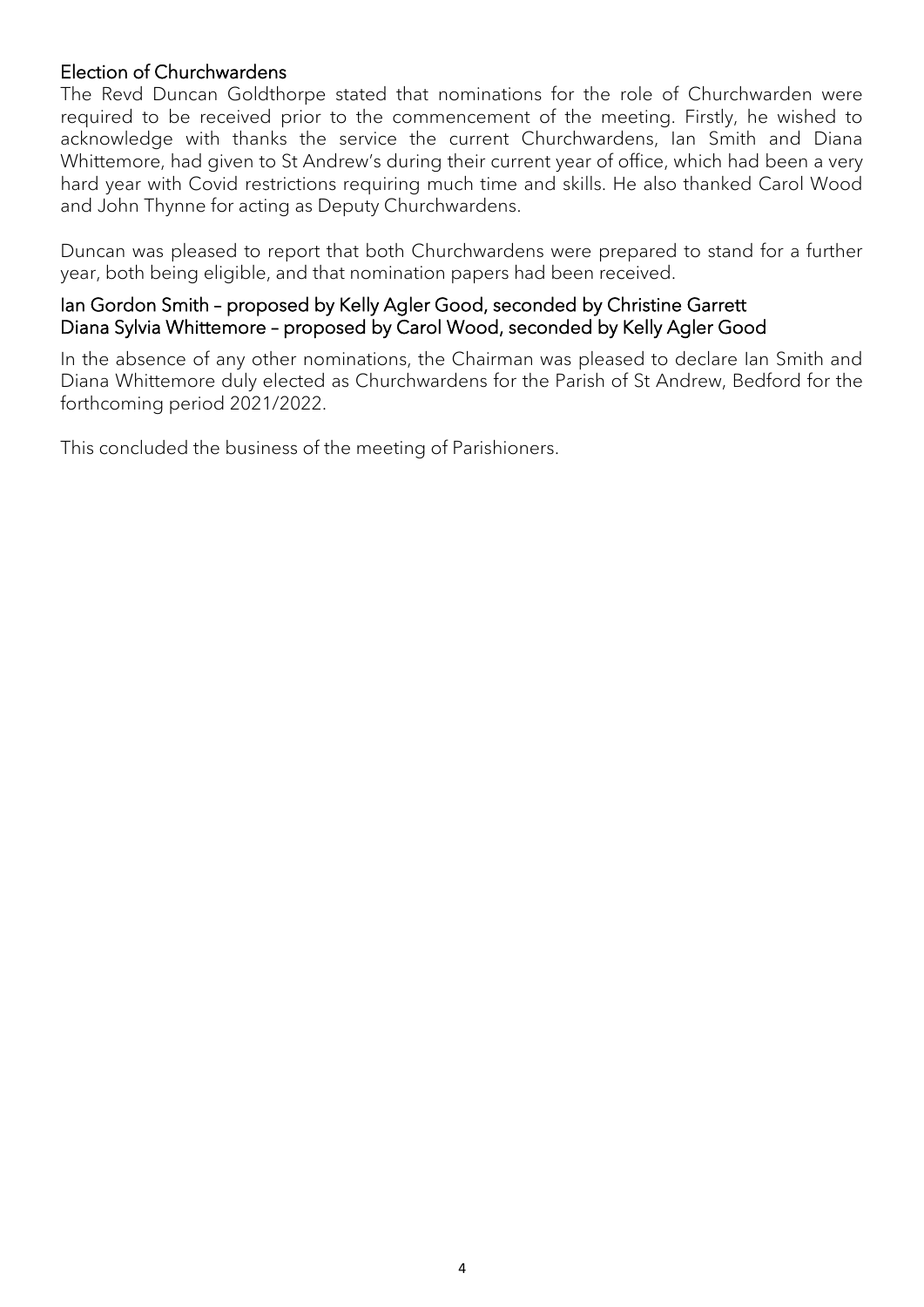

# **THE ANNUAL PAROCHIAL CHURCH MEETING**

to be held on Sunday 1<sup>st</sup> May 2022 at 11.30 am in the Main Hall of St Andrew's Church, Bedford

# **AGENDA**

# **Apologies for Absence**

**Approval of the Minutes of the last meeting held on Sunday 25th April 2021**

**To receive**

**The Electoral Roll**

**A Report on the Proceedings of the Parochial Church Council**

**A Report on the Proceedings of the Deanery Synod**

**The Annual Report and Financial Statements 2021**

**A Report on the Fabric, Goods and Ornaments**

**A Report on Safeguarding in the Parish**

**Mission Action Plan**

**Reports from Church Groups**

**Election of FIVE Representatives to the Parochial Church Council for three years. One representative for one year.**

**Appointment of an Independent Examiner to the PCC**

**A Report of the Ministry and Witness of the Church throughout 2021**

**Questions**

**Closing Remarks**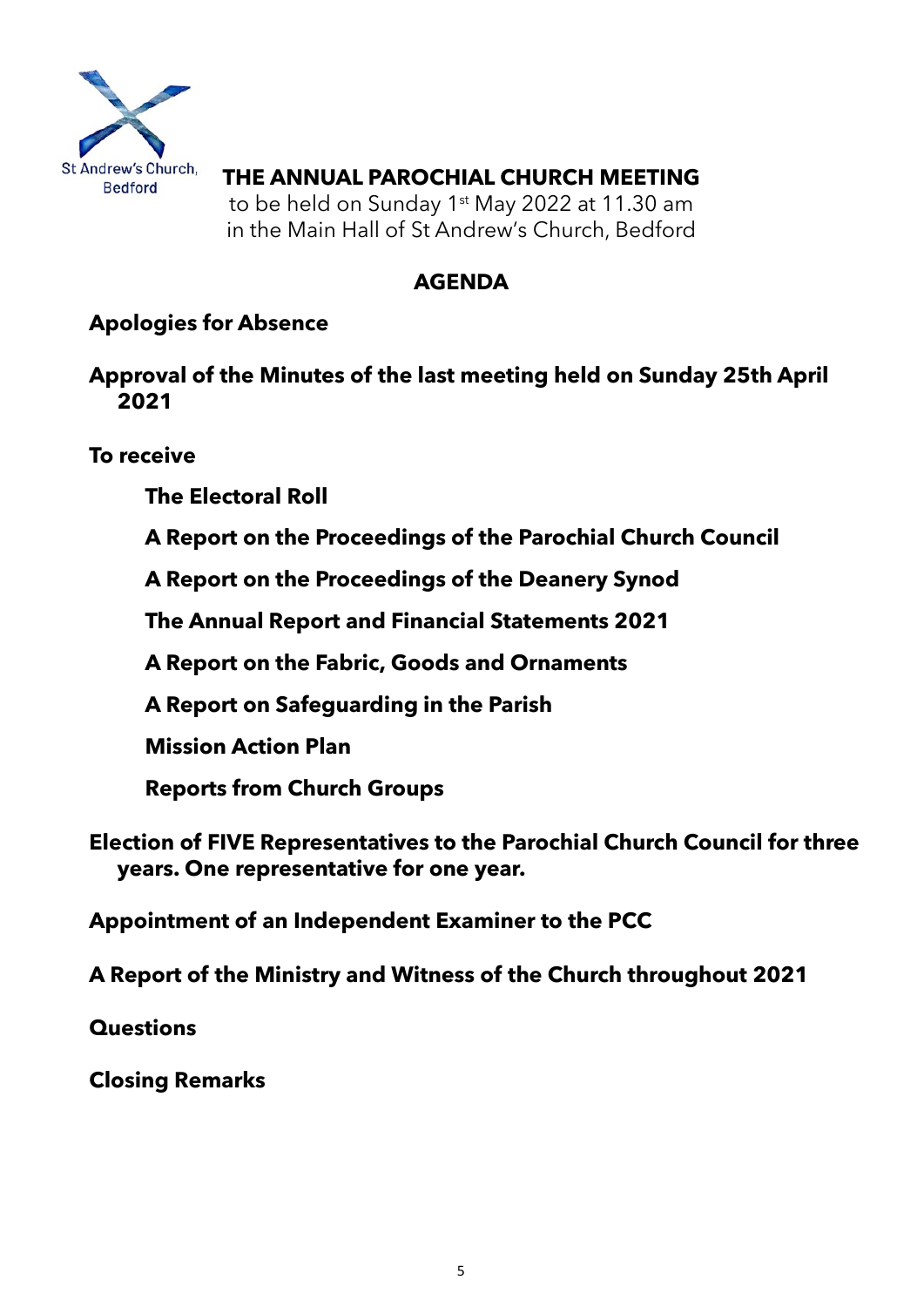

**Minutes of the Annual Parochial Church Meeting**

held on Sunday 25th April 2021, at11.30 am in the Main Hall of St Andrew's Church, Bedford

#### **The meeting commenced at 11.30 am with prayer following a Parish Eucharist at 10.00am and the Annual Meeting of Parishioners**

| <b>Present:</b> Mr Ian Smith (Chair)                      | Churchwarden |
|-----------------------------------------------------------|--------------|
| Mrs Diana Whittemore                                      | Churchwarden |
| Fifty Parishioners plus five Clergy and two Churchwardens |              |

Notice of the Meeting - due notice of the meeting was admitted by those present. During this most difficult period of Covid and lockdown restrictions, the meeting was held on Sunday 25 April 2021 by Zoom.

Minutes of the last meeting held on the 18 October 2020, as contained in the Report and Financial Statements booklet, had previously been circulated and were taken as read, confirmed and signed.

Matters Arising - there were no matters other than those indicated on the agenda.

#### Revised Electoral Roll

This year saw a revision of the Church Electoral Roll which involved adding new members and subtracting those who had died or moved away. The legal notices had been displayed and the appropriate dates worked to.

Sue Smith (Electoral Roll Officer) reported that last year the roll stood at 241, but that this year on the 5 April 2021 the roll stood at 236, a loss of 5 members, all of whom have died. Of the 236 members on the revised Electoral Roll 95 live in the Parish and 141 live outside the Parish. It was noted that two new members of the congregation will be added to the roll but currently have not met the criteria. Sue was thanked for all the work that the position of Electoral Roll Officer involved. This report was received.

#### PCC Honorary Secretary's Report

The Honorary Secretary, Mrs Christine Garrett, presented her report covering the Parochial Church Council for the year April 2020 - March 2021. It reflected the business of the PCC, the role of its members, and the Council's discussions, deliberations and actions made on behalf of the members of St Andrew's. Thanks were expressed to all who had supported her in this role, especially with the production of the annual meeting booklet, not forgetting those who had kindly written and submitted the reports. Christine was thanked for covering this role. This report was received.

#### The Election of Representatives of the Laity for Membership of St Andrew's Parochial Church Council

The number of vacancies per year for the Church Council are calculated based on the size of the church electoral roll and in accordance with the Church Representation Rules; there are five members for the Church Council for the three-year term 2021-2024. Anyone standing for election has to meet the criteria for the Church Electoral Roll, be a PCC Trustee and complete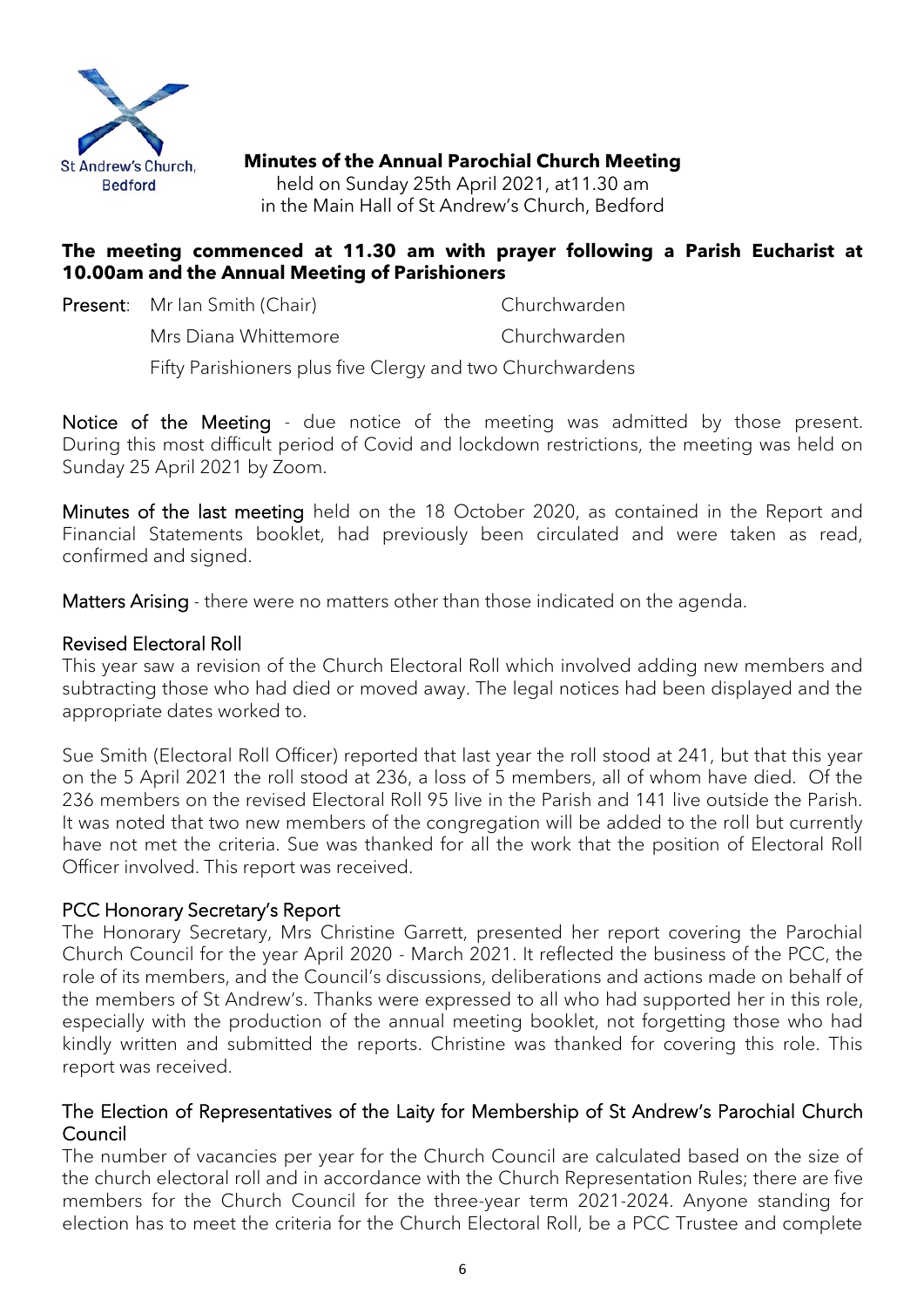the basic Safeguarding Course online. These vacancies were for a three-year term and St Andrew's do not allow members to stand again without a year's gap.

Thanks and appreciation were recorded to the retiring members for their contributions to the Parochial Church Council and to the life of the Church in general during their term of office, namely: Zoe Browne, Jo Newton and John Thynne. John would continue to be a member of the Standing Committee by means of being a Deputy Churchwarden.

Five Nominations had been received for five places, each of a three-year current term of office, for the Parochial Church Council, namely:

Sally Coleman, proposed by John Thynne, seconded by Alan Colley Viki Evans, proposed by Ian Smith, seconded by Diana Cox Valerie Littleford, proposed by Christine Garrett, seconded by Fiona McLeod Hugh Johnstone, proposed by Rob Huddart, seconded by Christine Garrett Sue Smith, proposed by Diana Whittemore, seconded by Sally Coleman

Following the APCM, a meeting will be held for new PCC members and a welcome to Churchwardens, Deanery Synod members, PCC and sidespersons on a Sunday morning before the first Council meeting on Tuesday 18 May 2021. New members will also be asked to have their photograph taken for the board in church.

#### Honorary Treasurer's Financial Report

To receive the Honorary Treasurer's Financial Report and the Financial Statements of the Parochial Church Council for the year ended 31 December 2020, incorporating the Financial Statements of the Kathleen Plumbe Trust Fund 2020, which had been independently examined. The documents had been included in the Reports and Financial Statements booklet published prior to the meeting and had been displayed in church for the statutory period.

The honorary treasurer, Mr Lionel Mayoh, was called upon to present his report and the financial statements to the meeting. Lionel commenced by saying he hoped everyone had looked at the accounts and would therefore be in a position to ask any questions. As you will see, we ended the year with a small deficit of £1,347, although as you will have read, if we had not had two large grants (£10,000 each) and several significant donations from members of our congregations, we would have been facing a deficit of over £25,000. In short, our Church Centre lettings shrank from an expected £49,500 to £18,600 while our expenditure across several budgets was lower due to the closure of both the Church and the Church Centre. To note, using funds set aside, we updated our IT both in the Church and Church Centre Office. We should not forget to acknowledge the significant support that the Hall Trust provides in assisting God's work here at St Andrew's.

The position for 2021, although early days, is that we are facing a revised budget deficit of £9,500, as our planned expenditure is £329,000 and our expected income is £319,000. We know our lettings income in 2021 will be reduced.

Planned Giving (Stewardship Giving) – Lionel spoke about this subject stating everyone should have received correspondence concerning Planned Giving and that he would appreciate, where possible, for members to review their giving and also, if not already doing so, to pay by standing order to give the Church a regular income.

Lionel wished to express his thanks to the people who had assisted him during the year with the Church finances – Jim Dawson Stewardship, Recorder and claimer of Gift Aid, the team who bank your contributions, and to Gill Lake our Independent Examiner.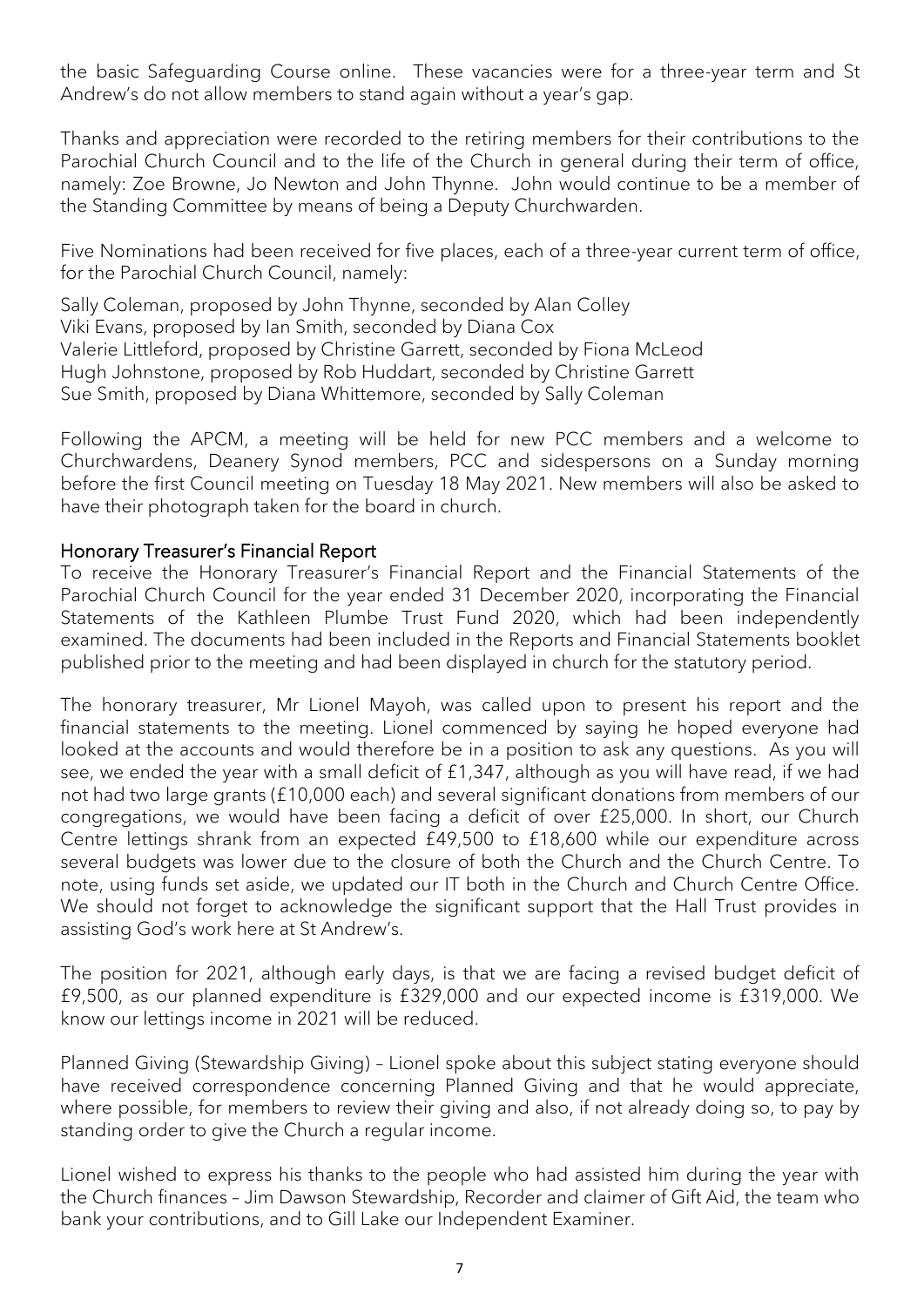Lionel was thanked for all his work and time spent during the year in maintaining our financial transactions and for the challenges it presented.

It was proposed by Lionel Mayoh, seconded by Ian Smith, and agreed by all members in attendance and voting, that St Andrew's Financial Statements for the year ended 31 December 2020 be adopted. This was endorsed unanimously.

#### St Andrew's Church Annual Reports

The Chairman drew attention to the reports contained in the Reports and Financial Statement booklet depicting the life of St Andrew's and he trusted members had taken the opportunity to read these reports and therefore would not go into detail; if anyone was interested in receiving more information regarding any aspect, please contact the author or the PCC Honorary Secretary, Christine Garrett.

Ian highlighted a few areas, firstly mentioning the Churchwarden's Report on the Fabric, Goods and Ornaments of the Church and inviting questions or points for clarification. He also emphasised Safeguarding, a most important and serious topic, and urged members (where appropriate) to assist our Safeguarding Officer, Sheila Bissell, in completing the online training. He also pointed out that the report covering Bedford Deanery Synod displays the important role we need to play in Bedford Deanery and with our neighbouring Churches.

Finally, Ian also referred to the other reports covering matters of general interest, which included: our worship, our Mission, the work of our committees, work with children and young people, our concerts, our Fairtrade Shop and the Money Advice Service we offer to the community, all of which were appreciated and acknowledged the enhancing of the life of St Andrew's.

Grateful thanks were expressed to those who had contributed to the booklet to inform members of the congregation.

#### The Churchwardens' Comments

Ian, Churchwarden and Chairman, firstly thanked everyone for attending this meeting in the life of the Church, as it is important to review the activities of the Church over the past year and to look ahead to the future. This was an important year, with the coming of our new Vicar, the Revd Lucy Davis, and sadly the loss of our Curate, the Revd Duncan Goldthorpe, who was moving on to pastures new.

In 2020 an awful lot had happened, especially with the pandemic and all the consequent changes that it has entailed. We said goodbye to the Revd James Reveley, but we have managed and continued to manage to keep the church family connected, either in person or remotely, with thanks to the huge effort of a large number of people and I would like to renew my thanks to them all. Looking forward, this coming year will be the licensing of the Revd Lucy Davis on Tuesday 20 July 2021, the new AV system and our Centenary Celebrations.

Finally, Ian stated that he and his fellow Churchwarden, Diana Whittemore, wished to record their thanks to all the Ministers and Staff for their hard work and support, to the Officers of the PCC, Christine and Lionel for all their work, and to our deputy Churchwardens, to members of the PCC for their commitment, and to all others who have contributed to the smooth running of this church, such as our Director of Music, Verger, Sidespeople, Welcomers, flower arrangers, Altar Guild members, readers, intercessors and to all members of the church community and congregation for their continued presence.

Questions and comments were invited.

Any Other Business - There was none and therefore Ian closed the meeting at 12.16 pm.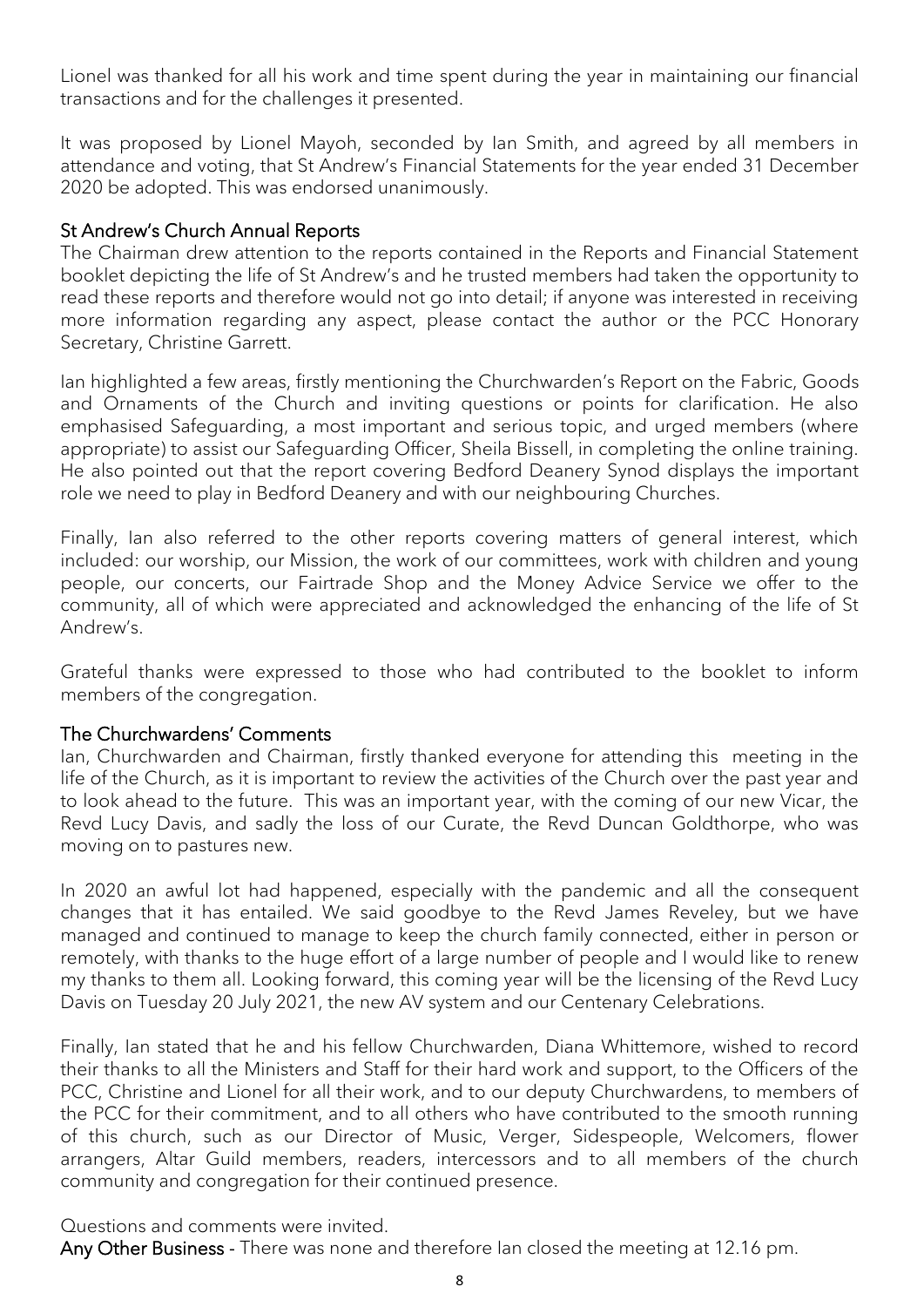

### **REPORTS TO THE 2022 APCM**

#### **ELECTORAL ROLL REPORT**

The Electoral Roll this year, 2022, is a revision of the 2021 St Andrew's Electoral Roll. Last April the Electoral Roll stood at 236 which was a net loss of 5 from the previous year.

This year, the 2022 figure on 3 April was 241, a gain of 5 members; this gain is arrived at by the removal of 10 members, 2 of which have died, and the addition of 15 members. Of the 241 members on the Roll, 92 live in the Parish and 149 live outside the Parish. Last year the corresponding numbers were 95 in and 141 outside the Parish.

The regulations require that the numbers on the Electoral Roll reported to the Annual Meeting are those notified this year up to 3 April 2022. It is the job of the Electoral Roll Officer each year to report to the Annual Meeting and I would ask this meeting to accept this report.

> *Sue Smith Electoral Roll Officer*

#### **PCC SECRETARY'S REPORT**

St Andrew's Parochial Church Council (PCC) 2021 - 2022

Our Vision:

#### *We welcome everyone to a community that lives out God's love in Christ through mutual support. We worship God reverently and joyfully. We seek justice, freedom and social wellbeing for all God's world.*

The Parochial Church Council, working with the Vicar and Churchwardens, is responsible for reviewing and discussing matters affecting church life, our mission and worship, our buildings including 5 St Minver Road, arriving at decisions and sharing them with the congregation. The PCC meets on a Tuesday evening alternate months, with the Standing Committee meeting the month in between. The PCC is committed to enabling and providing a welcome to all who worship at our church and teams of Sidespersons and Welcomers are in place. In order to meet its objectives it has a structure of committees/groups to assist with the work of the church's day to day operations/concerns, worship, mission and fellowship.

#### PCC Membership

PCC consists of:

Vicar, Assistant Curate, Reader, Churchwardens are statutory members Fifteen PCC representatives of the laity, one third of whom retire annually Four Deanery Synod representatives

One member, Sheila Bissell, is an elected representative of Deanery Synod, Diocesan Synod and General Synod.

| Vicar (from July 2021) | Revd Lucy Davis                |
|------------------------|--------------------------------|
| Churchwardens          | Ian Smith and Diana Whittemore |
| Reader                 | Diana Stretton                 |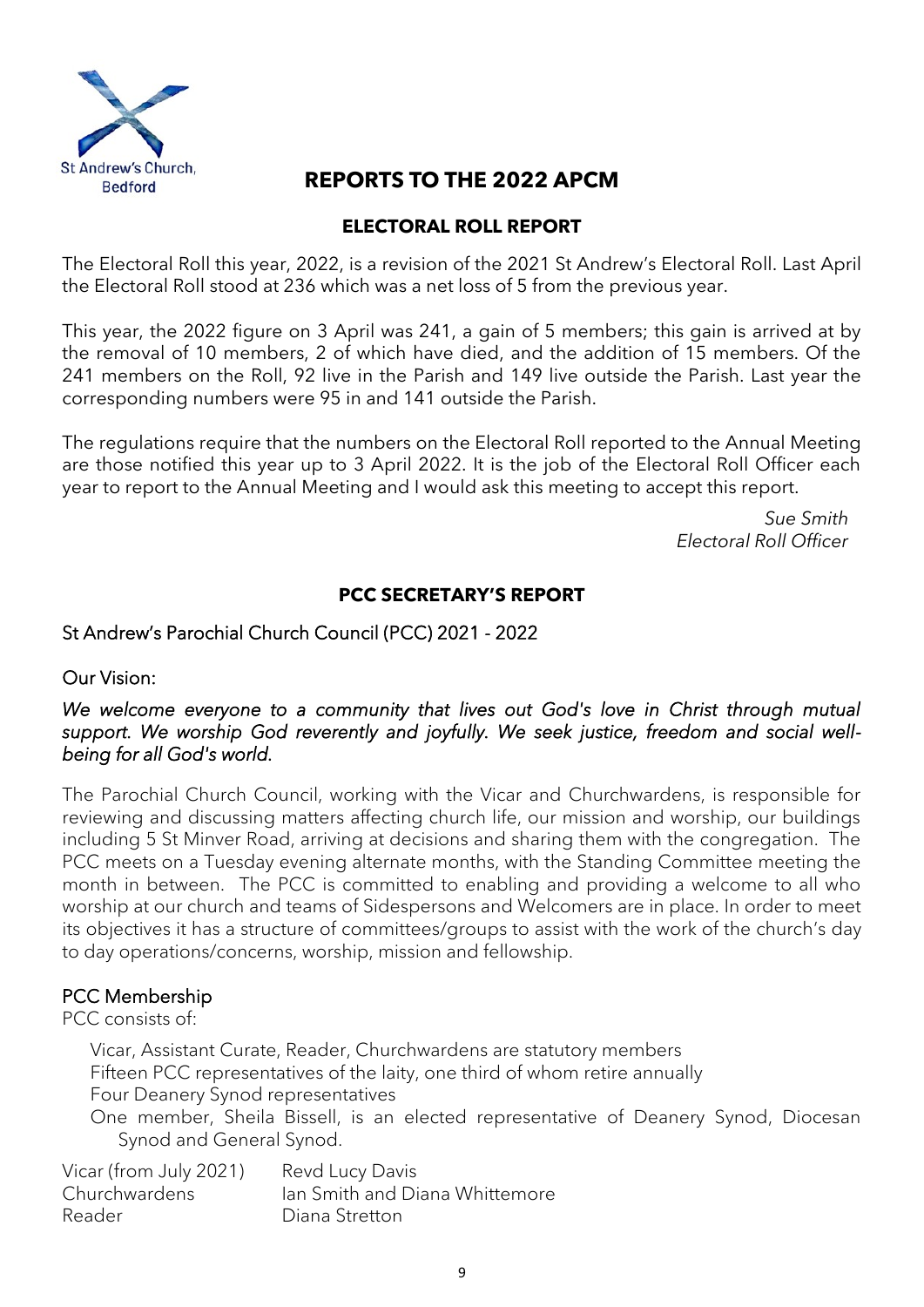| Deanery Synod   | Sheila Bissell, Gareth Burrows, Ann Mason,                                                     |
|-----------------|------------------------------------------------------------------------------------------------|
|                 | Elisabeth Thorne, Carol Wood                                                                   |
| Laity           | Kelly Agler Good, Christine Garrett, Angela Huddart,                                           |
|                 | Tim Retout, Alistair Sutcliffe, Andrew Thomas,                                                 |
|                 | Jenny Tomlinson, Nneka Williams                                                                |
|                 | until April 2021: Jo Newton, Zoe Brown, John Thynne                                            |
|                 | from April 2021: Sally Coleman, Viki Evans, Hugh Johnstone,<br>Valerie Littleford, Susan Smith |
| Co-opted Member | Lionel Mayoh                                                                                   |

Carol Wood and John Thynne are currently Deputy Churchwardens, Lionel Mayoh is Honorary Treasurer and Christine Garrett is Honorary Secretary.

The following officers and policies are in place to meet our statutory and legal duties – Safeguarding: Mrs Sheila Bissell, Diversity: Mrs Sheila Bissell, Health & Safety: Mr Phil Kino, Data Protection (GDPR): Mrs Kelly Agler, Finance: Lionel Mayoh (Honorary Treasurer), Church Electoral Roll: Mrs Susan Smith.

Environment is also a major concern for the church and PCC. A group of parishioners (reporting to the Mission Action Plan Committee) called the Creation Care Group has been established and are working on how we can address some of these issues. The church currently holds the Bronze Eco Church Award and is working towards silver.

Parochial Church Council – May 2021to April 2022 has continued to be a difficult year for the Church and PCC with the agendas for meetings (continued by Zoom during lockdown) covering Covid arrangements in our worship, Church and Church Centre, going in and out of lockdown, supporting the Vicar and Churchwardens in endeavouring to keep all people safe. The PCC members are Trustees of St Andrew's as a charity.

The PCC were charged with consulting the congregation and writing a Parish Profile as we went through the procedures of seeking a new Vicar following the departure of the Revd James Reveley in May 2020 and working through the vacancy.

A notable event in July 2021 was the welcome to our new Vicar, Revd Lucy Davis, Chair of the PCC, who launched a new initiative and is leading the congregation and working with the PCC along with the Mission Action Plan Committee to establish a new and refreshed Vision for St Andrew's.

Much of the other business relating to the PCC reviewing and reaching decisions on many projects and initiatives is incorporated in the reports contained in the Reports Booklet. This also displays the valuable and appreciated work of our members of staff supported by the PCC.

I would like to close this report by thanking all PCC members for their valuable and appreciated individual contributions of the life of St Andrew's, its worship and mission, and maintaining the safety of its buildings.

> *Christine Garrett PCC Honorary Secretary*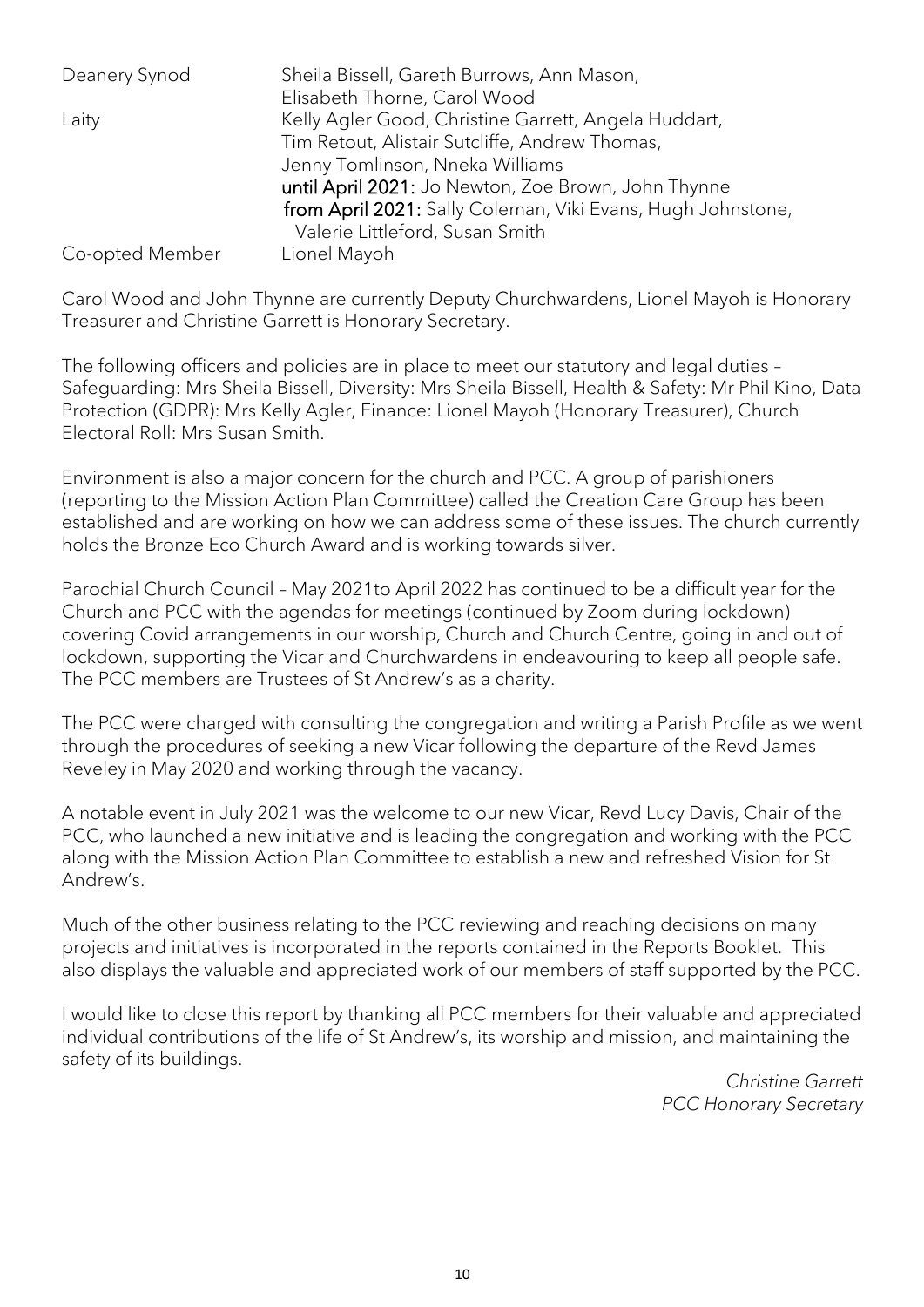#### **DEANERY SYNOD REPORT**

St Andrew's has four elected members to the Bedford Deanery Synod who are also members of the Parochial Church Council. In addition the Vicar and Sheila Bissell are members. Sheila is a member of the Diocesan Synod and during the year was elected to the General Synod. So you can see that we are well represented to report back to the PCC on matters which have been discussed, especially those which are particularly relevant to parishes.

Each Synod is in two parts, one covers the formal business items on the Agenda, which include receiving the reports from the General and Diocesan Synods, the Diocesan Finance Committee, Safeguarding news and a deanery update from the Area Dean, while the other part of the meeting is devoted to a presentation, sometimes from a Diocesan officer, or as in the past year, a parish in the Deanery has given us a snap shot of what is going well and things where there is hope for improvement. The chairing of Synods is shared between the Area Dean and the Lay Chair.

The Synod has met three times during the last twelve months, the first of which was on Zoom. We were given the results of the Diocesan Synod elections, a Deanery finance update and the Safeguarding report given by Sheila who told members that six people from the Deanery had undergone the Wellbeing and Mental Health training arranged by the Diocese and it is hoped at least two people from each parish will receive this training. The meeting concluded with a presentation by Christian Cole, Youth Missioner for the Diocese. We should be looking to focus our connections with young people; at present there is a greater focus on work with children rather than young people, but we need to think ahead to how we will continue our engagement with children as they grow into teenagers.

The Autumn Synod was held at St Andrew's and members were pleased to be able to meet face to face after the completion of the business section of the meeting, which included as always an emphasis on parishes completing the training required by the Safeguarding regulations. The presentation was followed by two short presentations, the first given by Cathy Sanderson, Vocations Advisor, Bedford Archdeaconry, who gave information of the various opportunities to those who offer themselves for training. The second was given by the Revd Issac Pain, Vicar of Cranfield with Hulcote and Salford; he has been working with some of the students at Cranfield University and has started work on youth and children's work at Cranfield. The congregation have welcomed some new families into the church.

The Spring Synod met at the Church of the Transfiguration in Kempston. Among other reports we received a detailed report on the February General Synod written by Sheila Bissell. (Please talk to Sheila if you would like to know more.) The Revd Paul Essam, Vicar of Elstow, gave information about the Elstow Team Ministry Implementation which officially begins on 1 May. This will include the parishes of Elstow, Cardington, St Michael's, Houghton Conquest and Wilstead. A Curate will be coming in the summer and a Team Vicar will be appointed in due course. The Revd Stephen Smith will retire on 5 June. The Vicarage at St Michael's will be updated and later rented out. Two new houses are being bought, one in Shortstown and the other on the Wixams estate. So you can see that changes are taking place in the Deanery.

The presentation which followed was given by the Revd Andrea Maffei, who came to the host parish in September. Despite the restrictions of Covid Andrea has been working hard to regather the church family and bring back the sense of social justice which had existed in the 1980s. She is anxious to keep in touch with baptism and funeral families. She has set up a community café offering free sandwiches, cake, coffee and tea to offer support to those in isolation, poverty or who have mental health issues. Members were very impressed with the inspiration Andrea has shown in guiding the parish to respond to the challenges of Covid.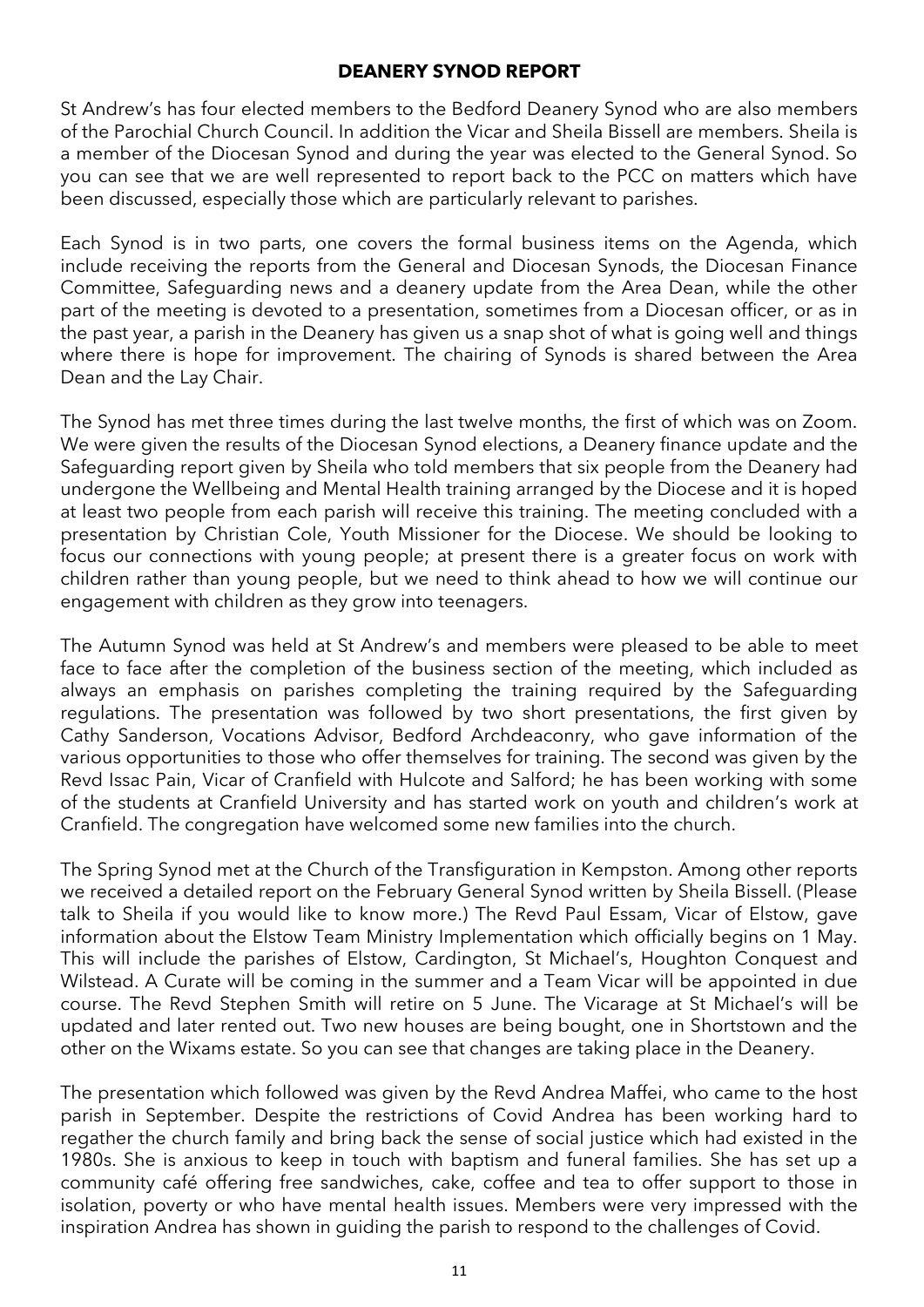I hope from the above you can see that the Deanery Synod has a role to play in keeping us in touch with what is happening in local churches and also keeping us in touch with important discussions taking place in the wider church.

*Ann Mason*

#### **REPORT ON THE FABRIC, GOODS AND ORNAMENTS**

#### **Churchwardens' Report on the Fabric, Goods and Ornaments of the Church May 2022**

The role of the Churchwardens has been made much easier since July 2021 when Lucy arrived as our Vicar. The Churchwardens role is to keep an eye on all matters connected to our church and to support the Vicar; this may include faculties (permission from the Diocese to carry out work in the church and grounds), fabric (including the annual revision of the Terrier [the Terrier is the name for the Inventory of the church goods and ornaments]), finance (a task made far simpler by our excellent treasurer Lionel Mayoh), services during the vacancy (including the regular weekday Morning and Evening Prayer), meetings (of which there are many, each with at least one of the Wardens or Deputies in attendance), reports and maintenance (another task whose burden is reduced by the diligent work of the Church Centre Management Committee under the excellent chairmanship of Alan Colley). There are so many activities and events going on that we watch in awe at the amazing things happening at St Andrew's.

This current report covers the year April 2021 to March 2022.

This year has again been particularly challenging, with Covid remaining with us and the departure of Duncan Goldthorpe, our Curate, in May 2021. However, the arrival of the Revd Lucy Davis in July 2021 was a great joy.

Last year, at the time of writing our report, the process of appointment of our new vicar was not complete. However, we were able to announce on Sunday 25 April 2021 (the day of the last APCM!) the appointment of Revd Lucy Davis as the 12<sup>th</sup> Vicar of St Andrew's. She was Licensed on 20 July 2021 and has since then been working very hard to get to know everyone and everything about St Andrew's.

The sense of renewal and purpose has continued in that we continued to stream services, using our newly installed cameras, and continued to maintain contact with our congregation during the pandemic, maintained a variety of services, but we have had to adapt many other activities during the year as the pandemic affected us. Many of our previously normal activities have now been able to resume including Coffee and Company, Tea Dances, coffee and biscuits after a service and concerts. We all still have to use Zoom for some events. What it has done in many cases is enable those who otherwise would not have been able to come to church or a meeting to 'attend' virtually and so maintain contact in some shape or form with the church family. Our organ continues to delight many people and, under the enthusiastic direction of our Director of Music (Paul Searle-Barnes), we have been able to maintain the monthly Choral Evensong and last year we were able to hold our Christmas Lessons and Carols Service live.

We are indeed fortunate at St Andrew's that so many people take on responsibilities which help us carry out our duties. These committees have mostly returned to face-to-face meetings. One commitment that has not been able to continue as normal is the role of Sidesperson. We are very grateful to a number of Sidespeople who were prepared to come into church when services were allowed in person to help maintain our social distancing.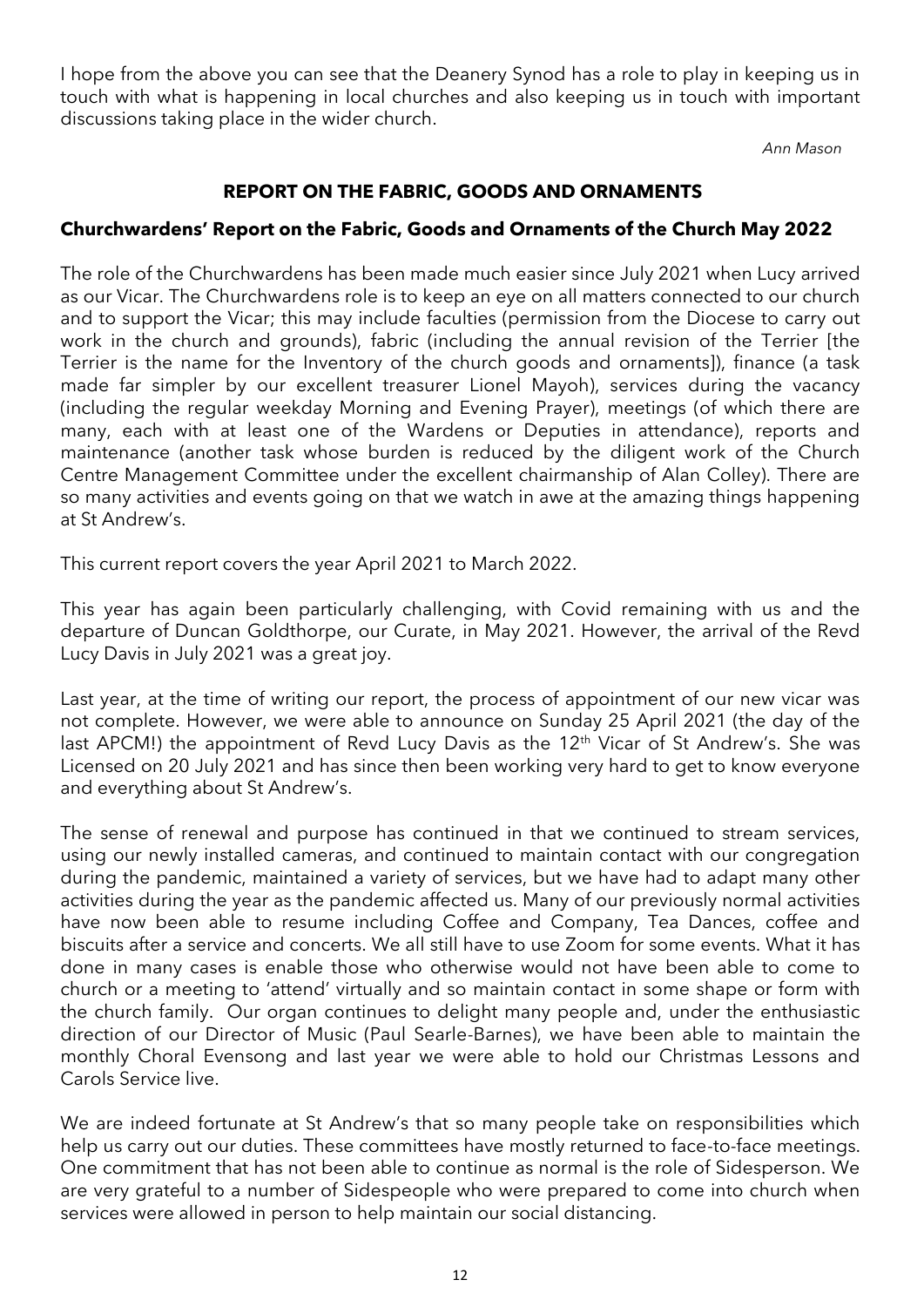We are as always indebted to our Staff in the Church Centre Office, our PCC Secretary, our Treasurer, our Verger, Assistant Verger, Deputy Churchwardens, the *Friends of St Andrew's*, our flower arrangers, Servers, Sidespersons, Welcomers, chalice assistants (although they have not been able to carry out their role this year), sound and now AV operators, members of the mowing team, bell-ringers, the Events Committee – the list could go on! Some of these people have not been called on as regularly this year but have still been willing to contribute when required. Thank you to you all.

Part of our remit is to ensure that the clergy are well supported and here we have done our best. We are very grateful for the enormous support and commitment of the Reverends Peter Littleford, David Powell and Belinda Searle-Barnes, our Reader and Ordinand in Training Diana Stretton, for the work of Elisabeth Sutcliffe as our Children's Worker and latterly Anthony Davis, also an Ordinand in training. Their support for St Andrew's is invaluable and allows the whole ministry team to engage in so many more activities for the benefit of the church and congregation.

We can confirm that the inventory has been checked. There has been relatively little to add to the inventory this year. Enormous thanks to Carol Wood who undertook the majority of this process on her own this year. Any building maintenance work is covered in the CCMC report.

We look forward with eager anticipation, as we are sure you all do, to the next stage in St Andrew's journey and development.

Finally we are, as ever, deeply indebted to our benefactors, J.A. and E.C. Hall, whose Trust Fund has enabled us to do so much beyond what would otherwise be possible.

*Ian Smith and Diana Whittemore, Churchwardens; John Thynne and Carol Wood, Deputy Churchwardens*

#### **A REPORT ON SAFEGUARDING**

The Safeguarding Team at St. Andrew's comprises of the Parish Safeguarding Officer (PSO), and deputies Ian Smith and Christine Garrett. St Andrew's Church has a new policy that was adopted by the PCC on 16 November 2021. It is supported by the Church of England Parish Safeguarding Handbook which is available for anyone to read in the Church Centre Office. St Alban's Diocese has a very active Safeguarding Officer, Jez Hirst, who has been organising training forums for PSOs in the diocese to keep us fully aware of all the guidance that is available to keep us safe.

We follow recruitment quidelines for volunteers in the church community; currently fifty people hold Enhanced certificates from the Disclosure and Barring Service (DBS), which are processed through thirtyone:eight as part of the recruitment process. We also ensure that volunteers working with Community Money Advice hold DBS certificates. At present two volunteers have Enhanced DBS certificates and four have Basic DBS certificates. We now have a policy adopted by PCC in January 2022 about the recruitment of ex-offenders as part of our commitment to equal opportunities.

In the words of Bishop Alan: "Every one of us needs to do all we can to make our churches, schools and chaplaincies as safe as humanly possible. Training is one of the key elements for good safeguarding." Safeguarding modules C0 Basic Awareness and C1 Safeguarding Foundations are available online. They have been designed by the National Safeguarding Team and are frequently refreshed to ensure relevance to today's needs. Safeguarding is of upmost importance to the Church of England, hence clear guidance is provided by the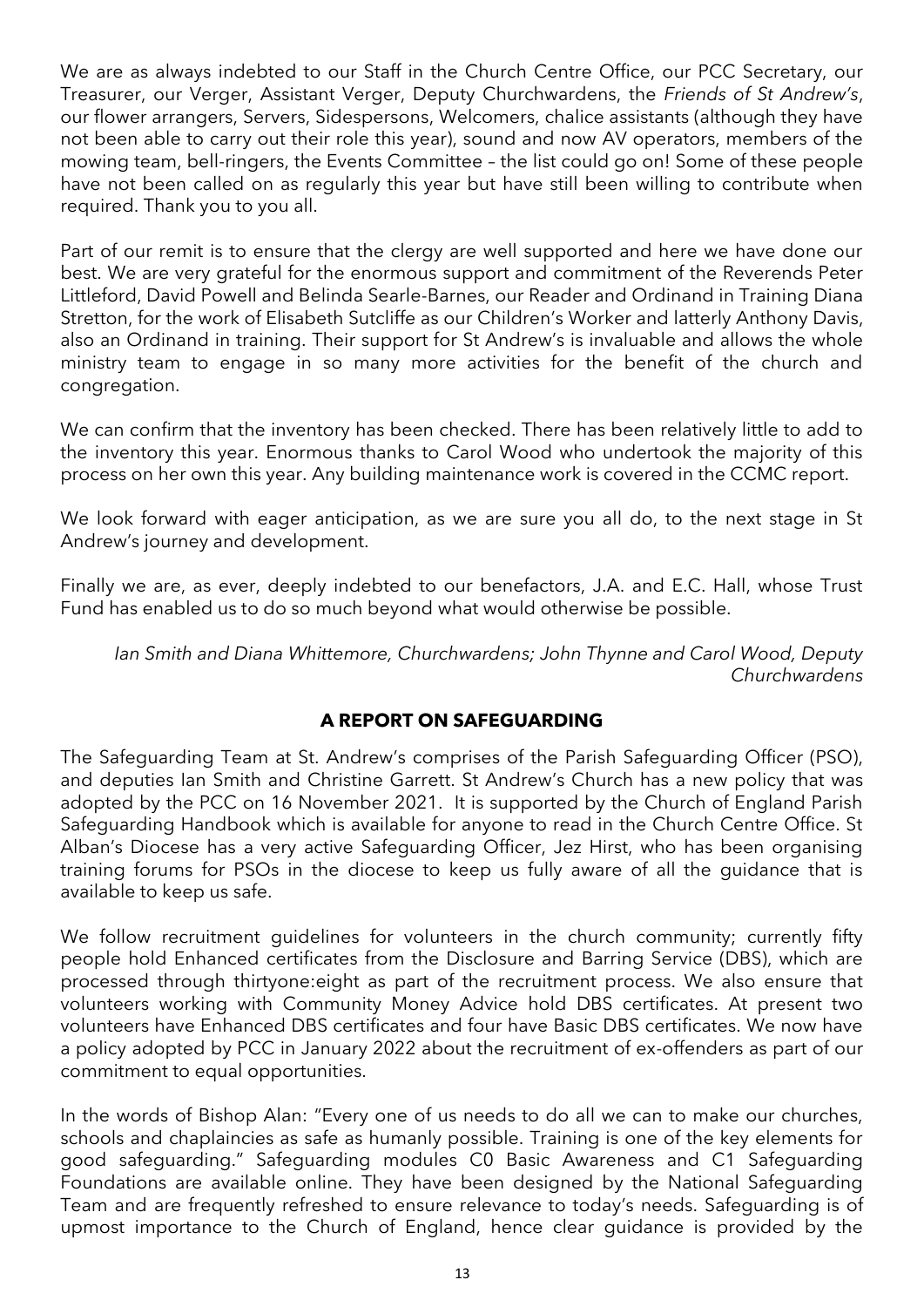Diocese of St. Albans about appropriate training requirements for all parishes.

All PCC members received Diocesan Safeguarding Learning News – November 2021. This guidance superseded all previous guidance in newsletters and the training requirements came into effect from January 2022. PCC have agreed to follow the guidance and ensure that individuals holding certain roles within our church community complete appropriate levels of training to comply with the Safeguarding Training and Development Practice Guidance.

The new guidance requires DBS certificates to be renewed every three years. The guidance also sets out new training requirements for members of St Andrew's PCC which are obligatory. All members of PCC must complete:

#### **C0 Basic Awareness C1 Foundations Responding Well to Domestic Abuse**

The guidance also states that all volunteer and paid roles in churches must complete Basic Awareness (previously known as C0). Certificates are valid for three years and must be renewed if postholders wish to continue to hold positions in the church community. A number of these certificates are due for renewal. I will be contacting people to ask them to renew online. I also hope to run a session to enable a number of people to complete Basic Awareness together without having to log in separately.

At present we now have sixty people holding C0 Basic Awareness certificates and eighteen holding C1 Safeguarding Foundations certificates. There are also twelve church officers holding C2 Safeguarding Leadership Course certificates. C2 Safeguarding Leadership Course training is through Zoom training sessions

Elisabeth Sutcliffe and I have agreed a recruitment procedure for volunteers with children. All volunteers with children's groups must have DBS clearance and complete Basic Awareness and Foundations Safeguarding training. All are required to read the Safeguarding policy and specific sections of the Diocese Safeguarding Handbook.

I thank everyone who has taken the time to participate in the training and comply with the Diocese requirements. The PCC are confident that we are doing as much as we can to ensure St Andrew's is a safe church for all who work and worship here.

> *Sheila Bissell Parish Safeguarding Officer*

#### **REPORT OF THE EQUALITY OFFICER**

It has been an eventful year. We are very happy to welcome a new incumbent the Revd Lucy Davis, to St Andrew's Church. The pandemic is still with us but we are worshipping in church once more and services are still available through YouTube to ensure accessibility to those unsure about returning to church. We recognise things will not be the same as before Covid, but now especially with the arrival of the Revd Lucy Davis we can encourage growth.

We hope through the Vision Statement our congregation will grow and the composition of our congregation will reflect the changes in society and become more diverse. We are a welcoming community at St Andrew's with a strong desire to grow and evolve within the context of all that is happening around us. Encouraging diversity within the church is something very much at the heart of the Vision of the Diocese of St Albans "Living God's Love."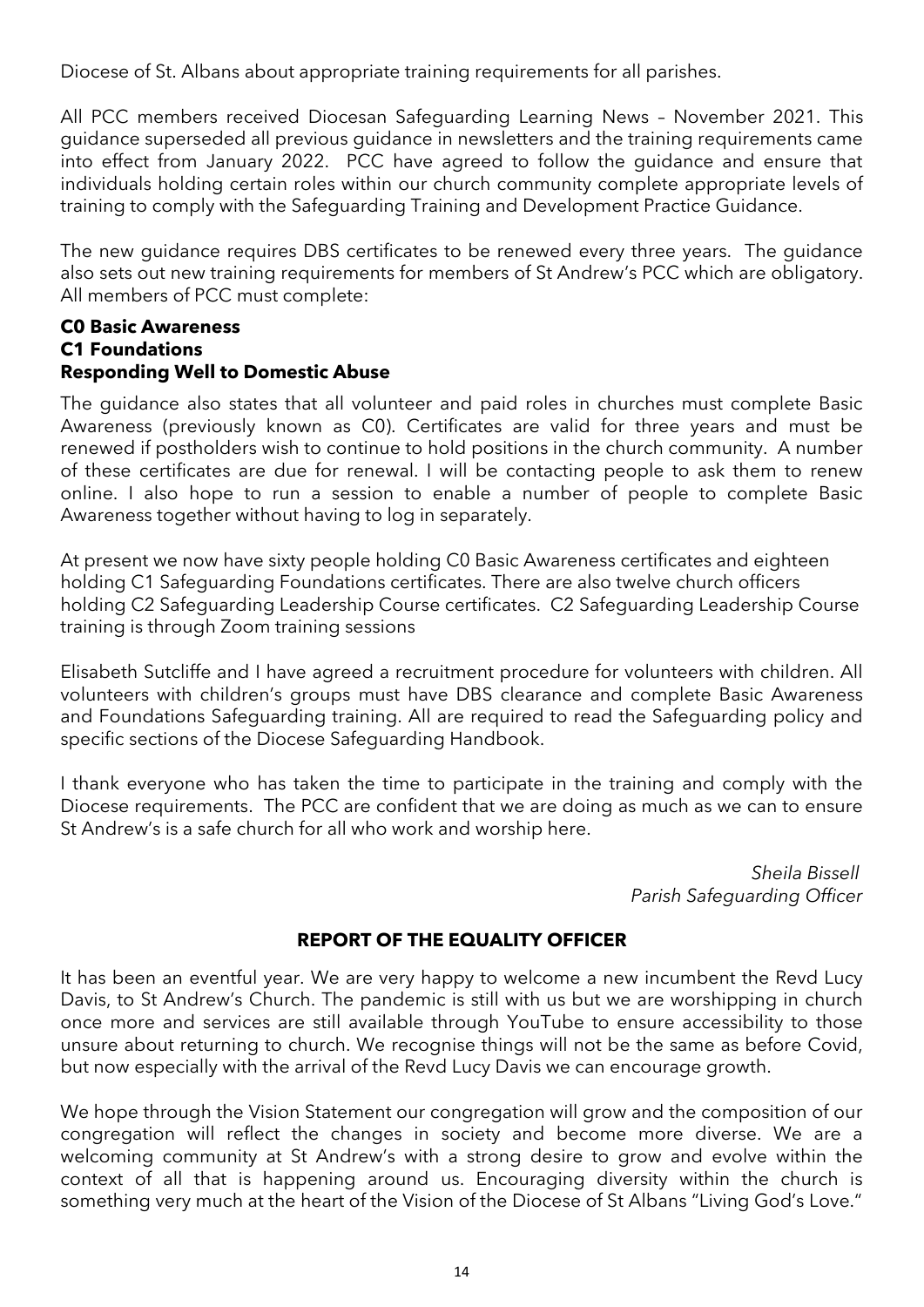The Equality and Diversity Policy was revised and re-adopted by the PCC in January this year. Its scope is broad. A copy is kept in the Church Centre Office. We at St Andrew's endeavour to be a welcoming church to everyone who wishes to attend. Please do let me know of any concerns you have about discrimination, whether in casual comments or actions. Also it is important to know that all members of the PCC are aware of their responsibility to uphold our values and can be approached with any concerns which will be treated with confidentiality and professionalism.

> *Sheila Bissell Equality Officer*

#### **MISSION ACTION PLAN**

The purpose of the Mission Action Plan Committee (MAP) is "to develop and recommend the strategic direction of Mission of St Andrew's, for PCC endorsement through the church's regularly updated MAP."

In the last year your MAP Committee has met on seven occasions. During the first part of the year much of our work was centred around two things.

The first was achieving the ECO Church Bronze Award. This required us to evaluate our activities in five main categories: Worship and Teaching, Buildings, Land, Community and Global Engagement and finally Lifestyle. In each category we had to satisfy a number of criteria. My thanks go to Tim Retout for his help in pursuing the application for this award. We finally achieved the Bronze Award in November last year. A significant contribution to this was the success of the Tree Planting last November, organised by the Centenary Planning Committee but we also began to make small changes all of which contribute to the reduction of our carbon footprint. The plaque to celebrate the Bronze Award is displayed in the Church Centre Foyer. However, there is much more work to be done!

The second was preparing for the arrival of Lucy. Much of our discussion was, therefore, qualified by thoughts about what she may wish to pursue as a strategic direction for St Andrew's. Once she had arrived and begun to settle in to St Andrew's, the answer to this was not long in coming.

Firstly, to build on the ECO Award, we have now established a 'Creation Care' group which is going into much more detail about how we can become more eco-friendly and work towards a carbon neutral footprint for the church.

Secondly, to begin to explore the strategic direction of the church in the immediate future, we spent a good deal of time discussing, planning and implementing the 'Vision Process' with which you will all be familiar, with responses to the three questions due in by 14 March 2022. These three questions were designed to be open-ended and anonymous so that anyone responding would be able to express their views freely.

The three questions/statements to which we asked the congregation to respond were:

- **1. As St Andrew's Church family we are ….**
- **2. As St Andrew's Church family we hope to be ….**
- **3. As St Andrew's Church family we are here to ….**

Now that the responses are in, the MAP Committee is in the process of analysing the responses, identifying the main strands that have emerged from the process and deciding on how we, as a church, should now be moving forward. The response to the questionnaire was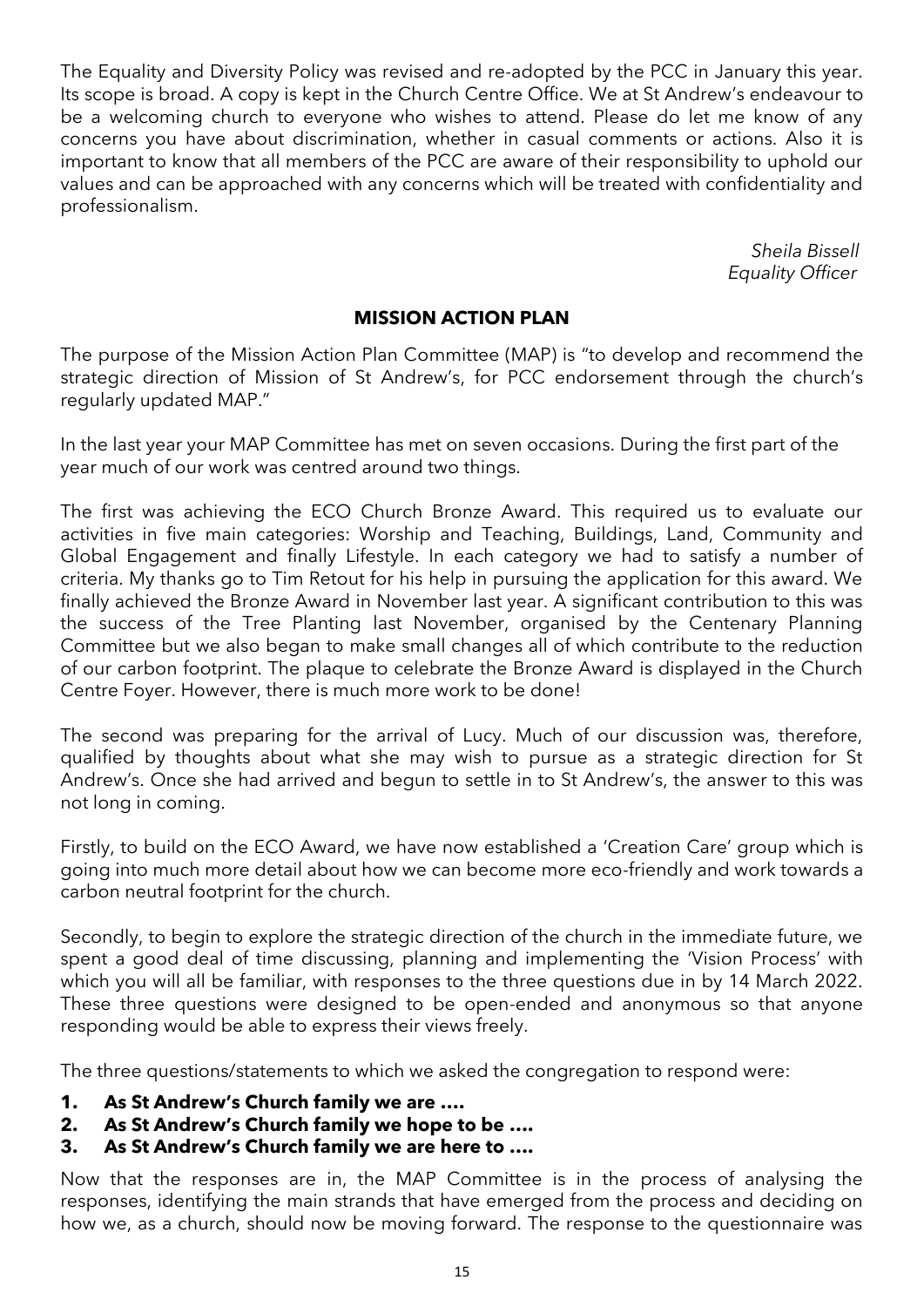huge (over 100 submissions from all areas of our church life and from many individuals) and so the next stage of the process will take time.

The MAP Committee would like to thank everyone who so carefully and prayerfully responded to the Vision Exercise and assure you that we have taken into account all replies and will be putting a plan to PCC in the near future.

> *Ian Smith Chairman, MAP Committee*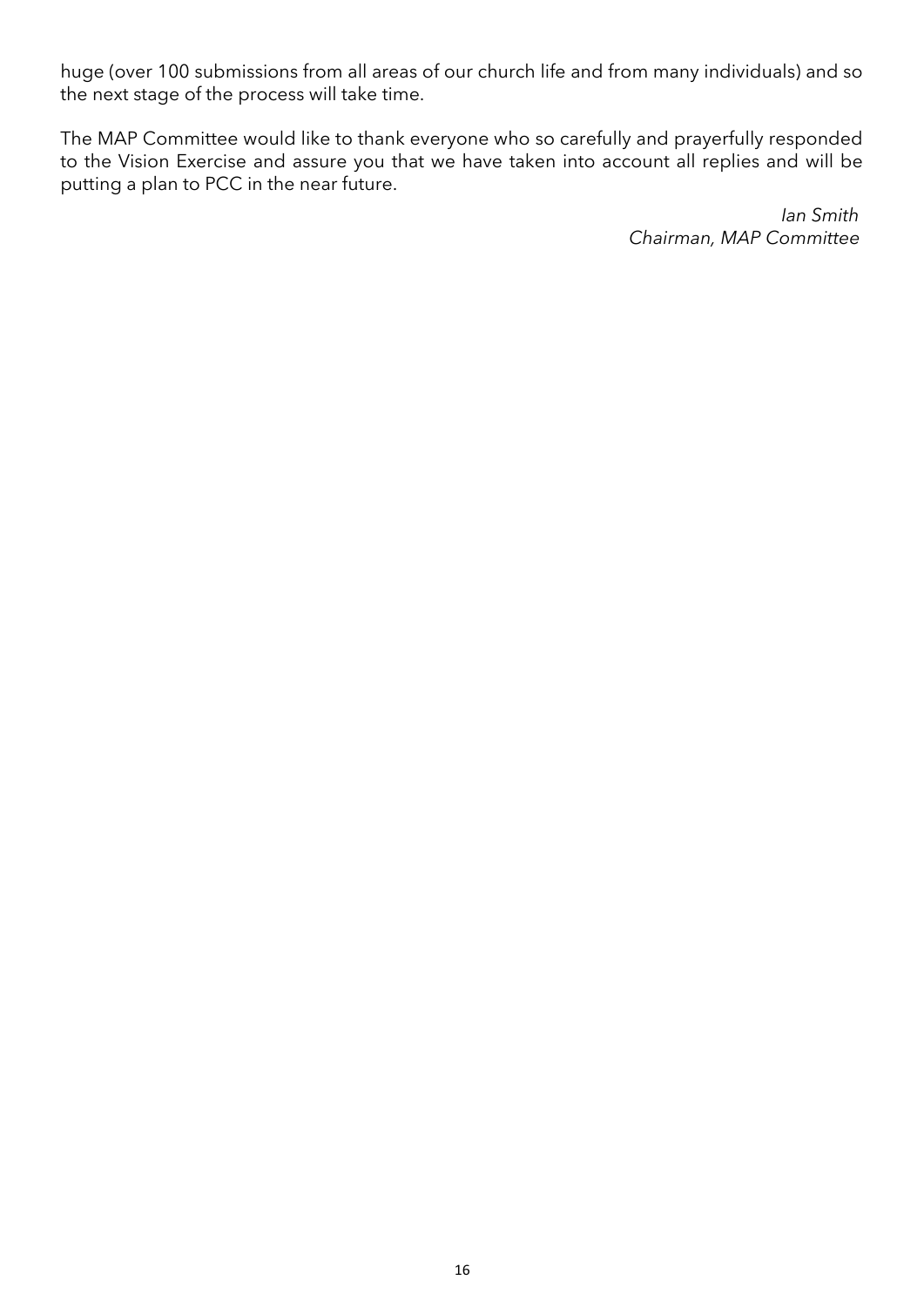#### **REPORTS FROM CHURCH GROUPS**

*(Arranged Alphabetically)*

#### **ALTAR GUILD**

After two years of false starts we're hoping that as from Easter, we shall once again be arranging fresh flowers in the Church on a regular basis. During the past year we decorated the Church as usual for Harvest Festival and Christmas, with limited flowers at Easter due to the restrictions. Members of the Guild have also arranged pedestals for Remembrance Sunday as well as for special anniversaries. Meanwhile, we have been grateful for William's selection of artificial flowers which have offered some colour during these changeable times. Recently, a team of us got together for the first time in two years to bunch up the flowers for distribution on Mothering Sunday.

We were especially delighted in July to be involved with the St Andrew's Through the Ages Centenary Exhibition, providing floral arrangements to go alongside the exhibits.

Moving forward, we are unfortunately gradually losing members from the team and would really welcome some new blood. You don't have to be an expert flower arranger and there are many opportunities other than pedestals such as the Advent wreath, Advent and Easter candles, windowsill placements, decoration of font for baptisms etc., and we are happy to give help to any willing volunteers. You may be surprised at what you can achieve!

*Jenny Coggins*

#### **BEREAVEMENT GROUP**

The Bereavement Group continues to meet four times a year with the service held in October or November.

We will be extending our support to a wider community as we hold our first open afternoon with our local funeral director; there will be tea and cakes as usual and our members present to give support and comfort to those who may be in need. It will be open to those who have lost loved ones, both past and present, and it is to be held at St Andrew's Church on Thursday 5 May at 2.00 pm.

Don't grieve alone, we are here for you, I am happy for you to contact me direct.

May God bless you and comfort you in your grief.

 *Sheila Bates*

#### **CENTENARY COMMITTEE**

2 July 2021 was the 100<sup>th</sup> anniversary of the laying of the foundation stone of the current St Andrew's Church building. During 2020, a committee was formed, at the instigation of the Revd James Reveley, to plan and organise a series of events to celebrate this significant anniversary. The aim was to provide a wide variety of events so that something would appeal to every member of the congregation. It was planned that there would be at least one 'Centenary Event' every month.

Sadly, as with many activities over the last year, some of the events had to be cancelled or postponed. Nevertheless in the period July 2021 to March 2022 eleven events took place including: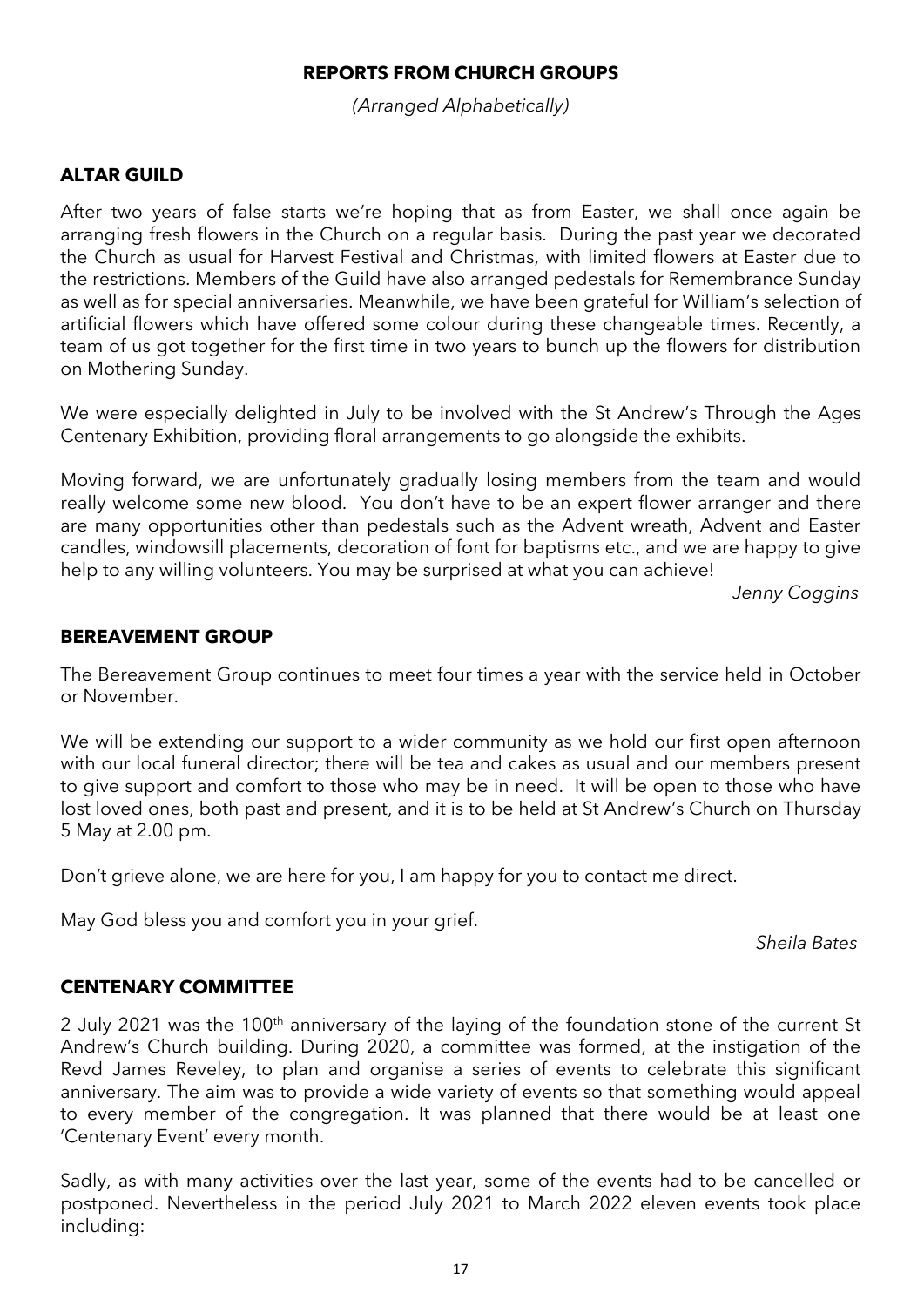'A Century of Song' concert given by Carolyn Sampson and Joseph Middleton Burying a new time capsule An Exhibition 'St Andrew's Through the Ages' Celebration of Eucharist by the Rt Revd Richard Atkinson, Bishop of Bedford Come and Sing 'Creation' 'Songs of Praise' with Bedford Town Band Tree Planting at Keysoe Burial Ground Patronal Festival Concert Quiz Night Pet Blessing Service

Some events were better supported than others but all events were considered successful and very worthwhile.

There are three more events to come, namely a Progressive Supper, the final weekend reunion party and the Centenary Celebrations which will conclude with a Eucharist presided by the Rt Revd Dr Alan Smith, Bishop of St Albans on Sunday 22 May 2022.

The final significant lasting memorial of the centenary to which the PCC agreed is the commissioning of a new Glass Cross to go on the wall of the Chapel. The same glass artist who designed 'The Spirit of St Andrew's' in the Church Centre has been commissioned to make the cross which has been funded by individual donations often in thanksgiving for or in memory of all sorts of St Andrew's connections or special life events.

Thanks go to everyone who has contributed to these celebrations and to members of the committee who have given time and energy in their organisation.

> *Ian Smith Chairman, Centenary Committee*

#### **CHILDREN AND FAMILIES MINISTRY**

#### **Family Worship and Jigsaw/Jam/Jump**

We began the year continuing a pattern of Family Worship, on Zoom and then outdoors in household groups when this was possible again. It was great to share in worship in this way, but we did also miss just being able to chat, so it was wonderful when we could meet in groups of up to thirty for a picnic in the park too!

Since September, we have been meeting as one children's group (Jigsaw, Jam and Jump together) in the hall. There are some advantages to meeting together and there have been times when it has really felt as though we are reflecting a small part of the family of God. However, it is a challenge to try to meet the diverse spiritual needs of up to twenty children, from toddlers to teenagers, at the same time. We are currently limited by the number of people willing to lead our Sunday morning children's groups and hope that others may recognise a call to minister in this way.

#### **All Age Services**

Last year we had to hold our monthly all age services in a very different way, joining with each other on Zoom for worship. During this year, we had to make decisions about how we were going to bring all age worship back physically into the Church building. Since June 2021, our new screen and cameras have enabled us to continue to offer this worship both in the building and live on Zoom, which has meant we can still be led in readings and prayers by members of our congregation at home. It is usually a Service of the Word, but we do have a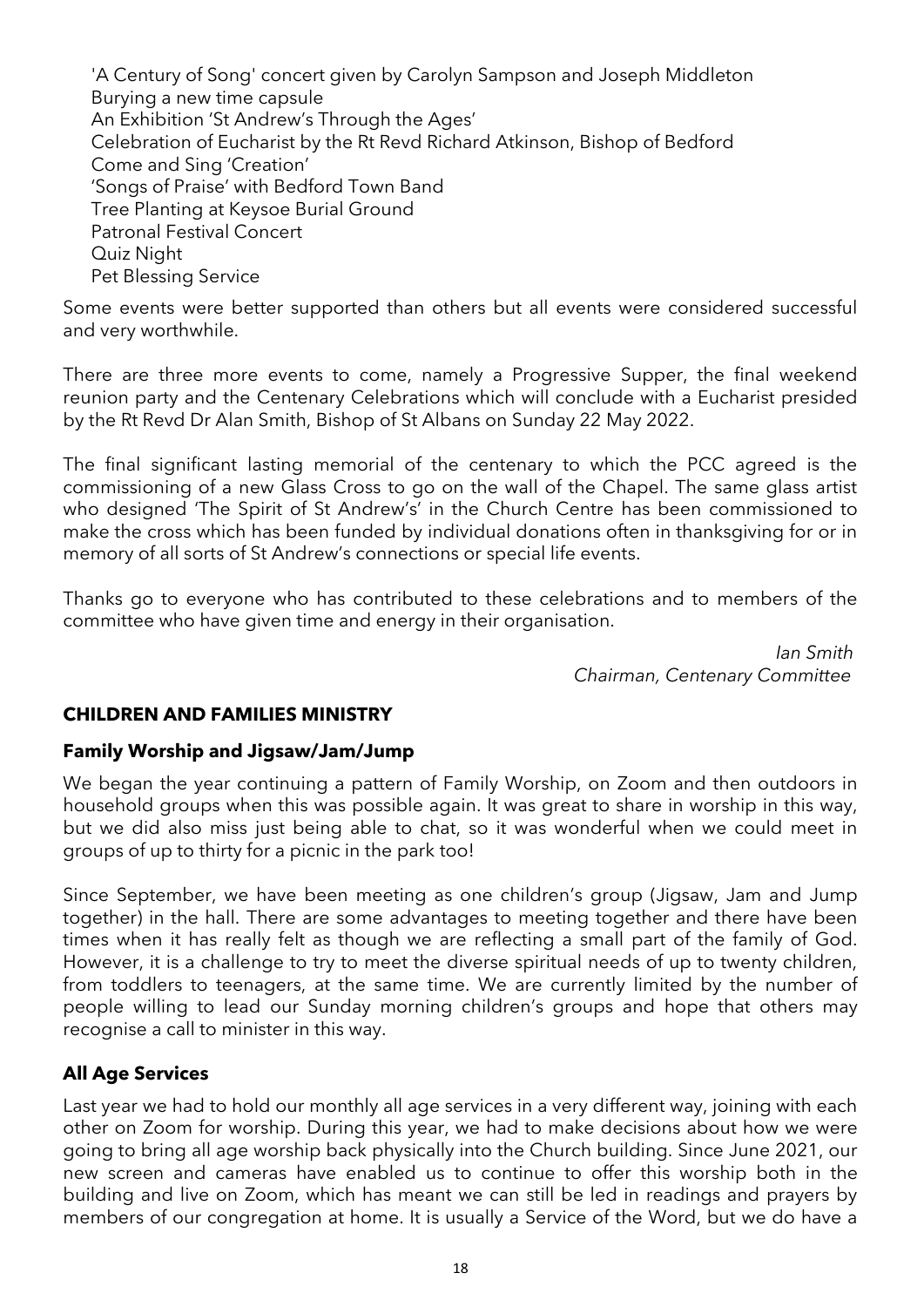Eucharist when this is appropriate.

We have opened up the space at the front of church to families so they can see easily and feel at the heart of our worship. Before the pandemic, our under-16 congregation at all age services was often below eight; now, it is usually about twenty. But it is not just our families who enjoy this service. It is a joy to have those aged less than one to those over 90, sharing their faith and enjoying the opportunity for creative worship together.

#### **Messy Church**

At the beginning of last year, we had Messy Church via activity bags and Zoom services, but it was wonderful in July to meet in person, even if on one of the hottest days of the year in a shade-less car park!

Since then we have held Messy Church in the building three more times and it's been encouraging to welcome on every occasion both families we know and those that are new.

Messy Church continues to be a big commitment from a dedicated team, but the families who come always enjoy the afternoon and experience the opportunity to meet with God.

#### **Noah's Ark**

Up to July 2021, we held 'Out of the Ark' - a socially-distanced toddler service followed by some time with toys, all in the Church Car Park. It provided the opportunity for families in our community to meet in difficult times, to worship and play together. Perhaps in the future there will be the chance to reintroduce worship especially for toddlers and their families, although ideally not in the Car Park!

In September, it was a joy to welcome families to Noah's Ark once more. We have quickly grown, with a mixture of families we know returning and lots of new faces too. We now regularly have over twenty children attending each week with their parents and carers. Introducing a craft activity has helped meet the needs of some of the older children and staying in the Hall for the story has kept us sharing the Word of God actively together.

#### **Thank you!**

Our children's ministry has continued to grow and develop despite two years of having to change and adapt with the Covid pandemic. This would not have happened without the dedication of many people at St Andrew's. Thank you to all those who have offered their time, gifts and prayers for our children and families' ministry.

#### **Looking to the future**

The next year is going to still be variable. We are continuing to establish a post-pandemic pattern for our children's ministry and are beginning to plan ahead for when I go on maternity leave from the late summer.

It was wonderful to have Margaret Pritchard Houston, the Diocesan Children's Mission Enabler, come to us in March to help us reflect on our next steps for our children's ministry. Please continue to hold all those who work and volunteer with our children in your prayers.

Our young people are an incredibly important part of our church here today. To continue to develop our children's ministry, we would love for more of our congregation to be actively involved.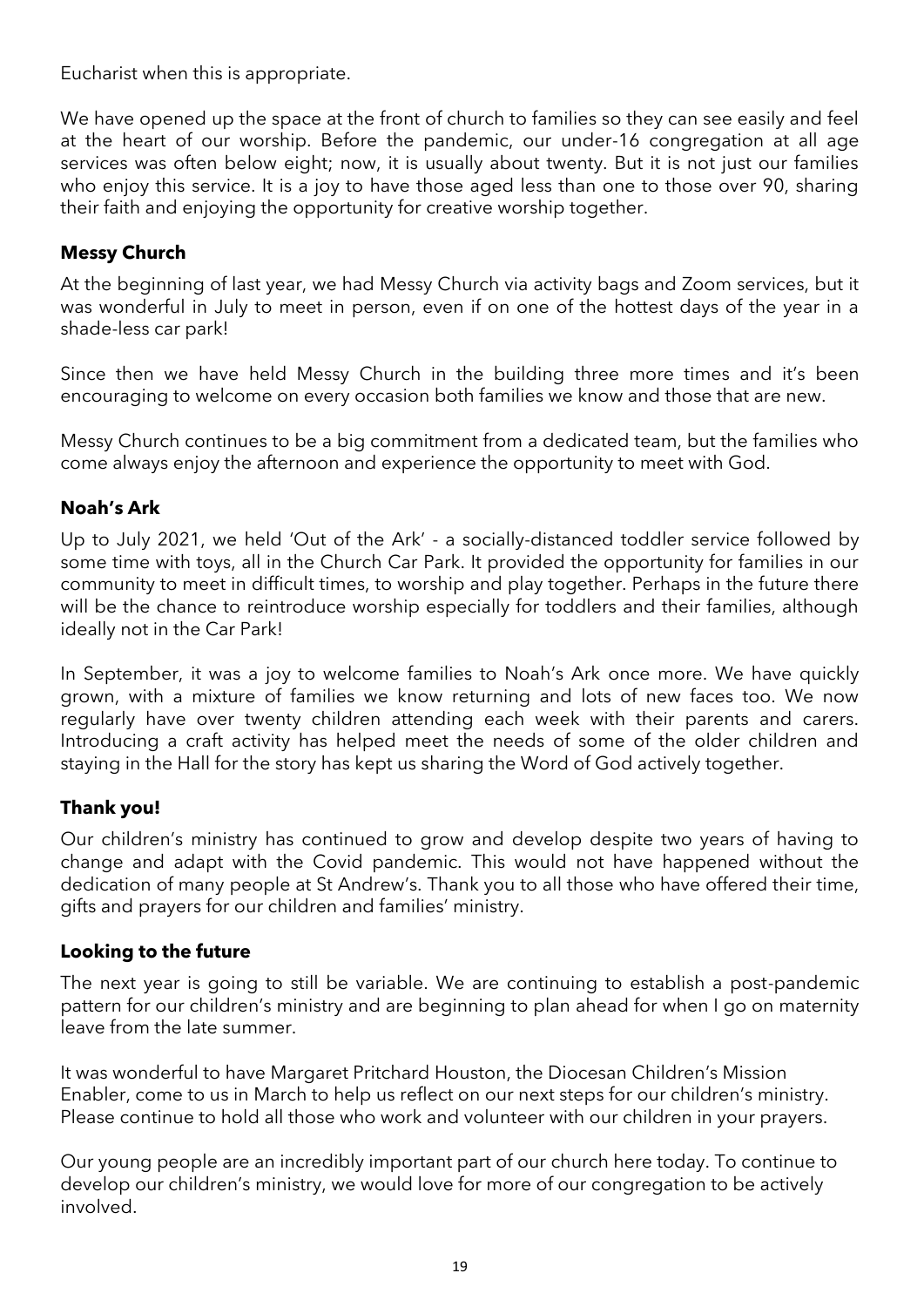Please do consider if you are being called to share your time and gifts for our ministry among children and their families.

> *Elisabeth Sutcliffe Children and Families' Minister*

#### **ST ANDREW'S CHOIR AND MUSIC REPORT**

Restrictions on choirs in churches continued through 2021 but, undeterred, the virtual St Andrew's choir battled on enthusiastically, producing as a final recording the Stanford Canticles in B flat for the July Choral Evensong. There was a brief foray by an exclusive sixperson choir for Lucy's Licensing service but otherwise the choir remained absent in body from the church, the DOM (Director of Music) sitting in solitary state at the organ each Sunday, providing organ interpolations at appropriate moments until……

In September the long-awaited moment arrived when we all re-entered the church for Choral Evensong in September. The virtual choir had been rehearsing Parry's anthem 'I was glad when they said unto me: we will go into the house of the Lord' and never were these words more appropriate when we sang them in this service! Since then, the choir has sung regularly, only masking during communion and seated in a different formation until Palm Sunday when pre-Covid seating arrangements were resumed in the general unlocking of restrictions.

The choir has welcomed some new full-time members since lock-down – Jenny Tomlinson, Viki Evans and Natasha Vaughan, and Bruce Kilpatrick is often of great assistance to the tenors. Diana and Chris Stretton have regretfully left the choir and, very sadly, Nigel Haughton has died; there will be a memorial service for him later in the year. These three will be greatly missed. Hopefully others, particularly men, may come forward to replace those who have left; new members are always welcome.

Some trebles also left during lockdown – Eleanor, Olivia and Floriana – but we welcomed four new trebles – Daisy, who has been admitted as a full member, Mimi, Nelly and Rosie – so that there are now eleven trebles.

The enhanced choir has continued to take part in Choral Evensongs when more challenging music is included in the worship. The choir gave an excellent performance of Stainer's Crucifixion on Passion Sunday and the Carol Service had a new look in 2021, with a smaller orchestra of just nine players with the enlarged choir, but nevertheless a great sound – live music for Christmas once again!

> *Paul Searle-Barnes Director of Music*

#### **CHURCH CENTRE MANAGEMENT COMMITTEE (CCMC)**

CCMC's role is to maintain the fabric of the church, Church Centre and the Curate's house (5 St Minver Road – currently let on a fully managed basis) in conjunction with the Vicar and Churchwardens in whom 'legal possession' of the buildings is vested.

Our aim is to ensure that our buildings are well maintained and resourced in order to offer a welcoming and safe environment for all users.

There are twelve members of CCMC who meet every three months. This year, our architect will undertake the 'Quinquennial' review of our buildings. We do not anticipate that any major remedial work will be needed, though there will certainly be some advisory work recommended to be completed over the next five years. The Church Office arranges regular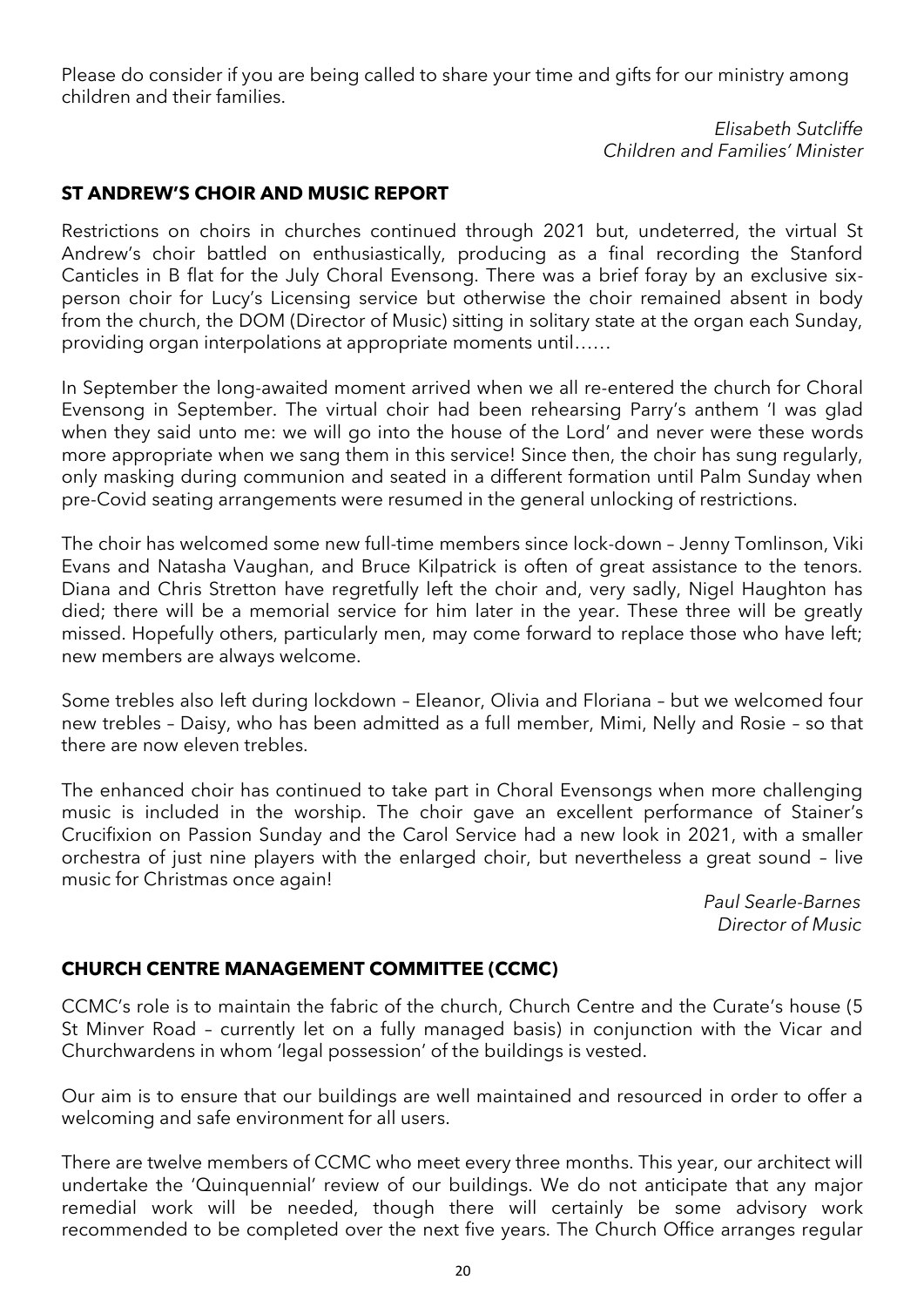servicing of the boilers and fire equipment. Regular courses are arranged for members of the congregation to obtain first aid qualifications.

Work completed in the last twelve months includes: replacing the obsolete control panels for the church lighting; changing more of the lamps to LED bulbs; installation of the audio visual equipment in the church; and clearing the moss on the Centre parapets and Old Centre roof.

We had busy and enjoyable workdays: cleaning the Kitchen, cleaning the flat roof over the Centre, cutting back the laurel in the car park, lifting the wire between the Centre and the vicarage, fence painting, gardening around the Church and removing ivy from the vicarage fence.

Works in progress include: The installation of security floodlighting on the west (Garden of Rest) wall; installing solar panels on the Centre roofs; updating lighting fittings and; redecoration of the Vestry and Robing room.

For many services, we need to employ outside contractors, though we try to do as much work 'in house' as possible - there is often some minor repair to be done. We are grateful for all the work done behind the scenes by members of the congregation to keep the buildings of St Andrew's shipshape.

 *Alan Colley, Chairman*

#### **CHURCH CENTRE OFFICE**

2021 continued to be a bustling year for us in the Church Office. With a pandemic still around us and a new Vicar on her way, we hunkered down and helped to keep this ship afloat. Centre bookings were a bit of a white-knuckle ride as people continued to isolate or come down with Covid which led to last minute cancellations, moving bookings around and trying to keep track of it all. I can say that we may have a bit more grey hair then usual – but I think we managed it.

Of course, Centre bookings are lovely to wax on about, but that is nothing compared to welcoming Lucy Davis as our new Vicar. Karen and I have been delighted to get to know Lucy and Anthony. We are very excited to work with her as God continues to do a thing here at St Andrew's Church.

Thanks to Lucy and Anthony, we have continued to embark into areas where we have not gone before. One of these areas is the creation of our new e-newsletter and our new website. Karen has become the tech master as she navigates formatting these, updating and sending it all out. We would like to give a huge thank you to Anthony Davis for developing our new website and being such a patient teacher to both of us.

Not only have we continued to broaden our horizons on the various technology that we can utilise, but Lucy has allowed me to deepen my skills in other parts of running an organisation. With her help, I have begun understanding GDPR and am in the process of updating our GDPR register; delving into the world of licenses and ensuring that we have the appropriate licenses needed to run various functions. I have also begun aiding our Creation Care response as I look to how the Centre can engage in eco-friendly practices. I know you are thinking, how exciting is all of this. You bet your Aunt Betty it is!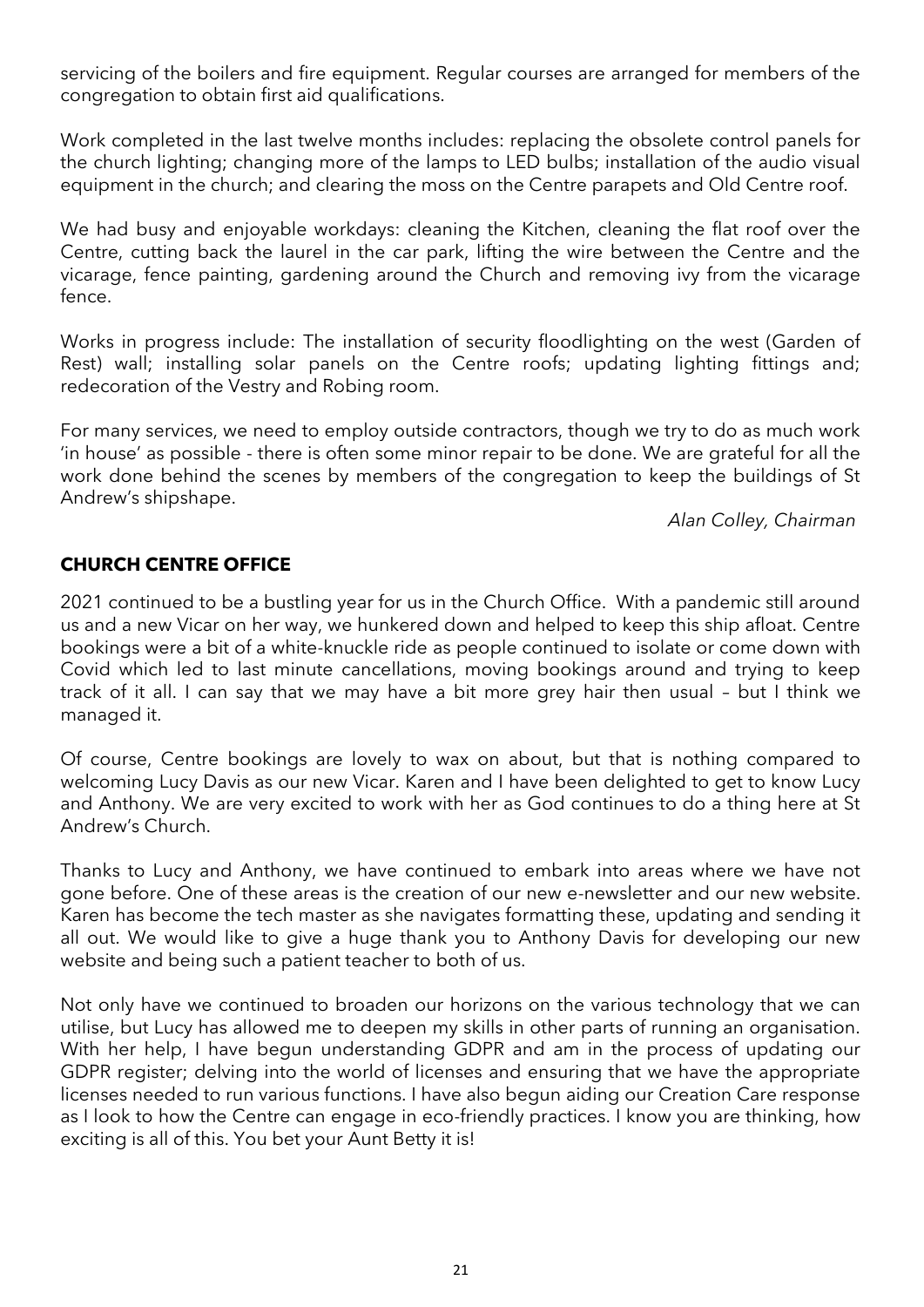I would like to take this moment to extend my eternal gratitude to Karen. As always, her patience, kindness and thoughtfulness has kept me going and I appreciate her so much more than I could ever express. I would also like to say a huge thank you to our caretaker, Giovanni who has patiently gone with the flow as we continue to navigate Centre life in a "what is going on with Covid" world. I would also like to say a massive thank you to Lucy for her support and never letting me know that she is tired of hearing, "just one more question". Finally, I would like to say a gigantic thank you to you, our St Andrew's Church family. Your continued grace and support are the thing that helps to put that song in my heart and to keep putting one foot after another.

> *Kelly Agler Good Church Centre Manager*

#### **COFFEE AND COMPANY**

Coffee and Company was set up over five years ago to address the issue of loneliness in the community. The monthly coffee mornings aim to provide an opportunity to meet new people, make friends and deepen existing friendships in an informal setting. Due to the pandemic, coffee mornings were suspended but began again in September 2021. Following Covid guidelines, we were able to start spending time together and talking to each other again.

The Coffee and Company team of twelve volunteers serve coffee or tea and cake in the Church Centre foyer. A warm welcome is guaranteed and introductions are made. Before long there is a buzz of conversation as people gather into small groups, sometimes outside, weather permitting. All monetary donations are given to charity.

Thank you to the wonderful Coffee and Company team for their generosity and gifts, providing a much valued opportunity to bring people together.

*Diane Barlow*

#### **COMMUNICATIONS**

This has been another year of broadening our communications tactics for St Andrew's Church. In October we launched our new website. We would like to extend our thanks to Anthony Davis and Simon Thorne for their work on this. We have received quite a lot of positive feedback regarding this, not only from our own church family but from those stumbling across our site within the parish and beyond. However, we are always looking for ways to make this even more of a success and we always welcome all feedback.

This year, we launched our St Andrew's Church e-newsletter. This means that instead of a black and white email with wonky bullet points and numbering, we are now sending out a colourful and link filled newsletter to all in our church and throughout. It is always exciting to see how often the newsletter is utilised for people to access Pew Sheets and information regarding St Andrew's. Speaking of Pew Sheets, you will have noticed that they have shrunk a bit. As we dedicate ourselves to looking towards the future to make our planet just a bit more sustainable, we have shrunk the Pew Sheet to save on paper. I admit that this also helps the Office budget, which perhaps puts a smile on the treasurer's face as I attempt to revise my budget to account for buying less paper (hopefully).

In an age where social media is all the rage, I am pleased as punch to say that St Andrew's has gone viral! Our Facebook page has seen record number of visits. Since September, our Facebook presence has seen a twenty percent increase, as well as one post that saw a reach of over 29,000 people and was shared all throughout the country and made its way to South Africa.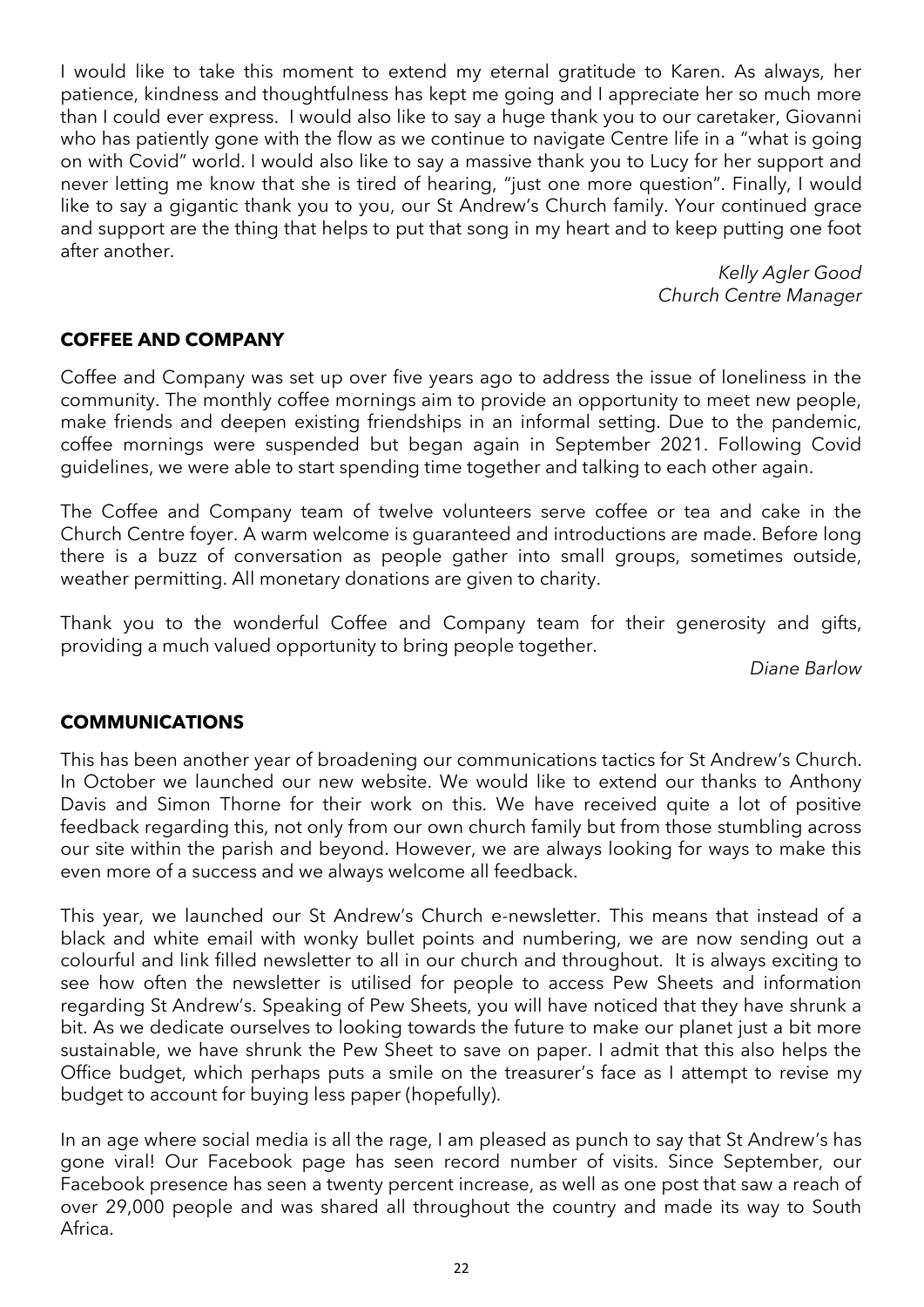These are all very exciting things, but we must not forget that we do have a church family here in Bedford and many in the family have been thinking of The Fisherman. With the advent of the St Andrew's e-newsletter, we have stopped sending a Fisherman's Catch. This has turned into The Fisherman's Catch blog posts on our website. We are also currently working on putting all these blog posts into a printed digest that will be printed numerous times throughout the year to make sure that all in the Church can have access to the news and events that have been happening. It has been discussed that The Fisherman will become a publication that will not only be for the Church family, but for the wider parish as well and highlight not just to us but to everyone who we are.

I thought I could get away with not mentioning the dreaded Covid in this report, but some wishes just don't always come true. I would be remiss if I did not acknowledge that Covid has pushed our boundaries in the realm of communications. Some stuff we are comfortable with and some we are not. But please know, that we will strive to do our best to ensure that all in the church are communicated with in the ways that are accessible to them. We thank you for your patience as we continue to work this out.

 *Kelly Agler Good Chair, Communications*

#### **CONCERTS AT ST ANDREW'S**

It has been another disrupted year because of Covid, but in spite of this it has been possible to stage a number of events. Our Patron, Carolyn Sampson, and her wonderful accompanist, Joseph Middleton, have provided us with two outstanding concerts. The first in June 2021 was to celebrate the centenary of the Church building and was devoted to 100 years of song; the second, in January 2022, was to mark Carolyn's 100<sup>th</sup> recording and was called appropriately 'But I Like to Sing'. We were also able to stage the Come and Sing in October, featuring Haydn's 'The Creation'. At the end of the year we welcomed Evelyn Nallen's Weaver Ensemble – this was an entertaining and informative evening, with a recreation of the music of the early eighteenth century and highlighted the joys of dance and song.

As ever, I would like to thank the team of volunteers who work so hard and unobtrusively to put on such an excellent series of events. Work has already begun on the next concerts, and we are very hopeful that things will soon fully return to normal. We will endeavour to showcase excellent professional musicians with a local connection or from further away. We will continue to reach out to the wider community in Bedford and to demonstrate that the love of music can be an effective way to share St Andrew's excellent acoustics with a diverse audience. So, looking to the future, we will host the Bedford School Prize Concert on 7 May. In the summer we have a flute recital with Joanna Reveley, followed in the autumn by a performance of early music by the Corporation of Musick, the annual Come and Sing – Britten's Saint Nicolas, and a chamber music event to round off the series in November.

*Stephen Rogers*

#### **CONTEMPLATIVE PRAYER: MONTHLY FELLOWSHIP GROUP**

We are a group of twenty people who currently meet virtually to pray on the last Thursday of the month at 8.30 pm. The group was originally set up to provide a space in which to explore and engage in silent prayer. We draw on different prayer techniques including those inspired by the St Ignatian tradition such as the Examen and Lectio Divina, but also use poetry and art as inspiration.

Over the last six months we have begun to experiment with praying more responsively to world situations, using WhatsApp to send out prayers. This has engaged a wider element of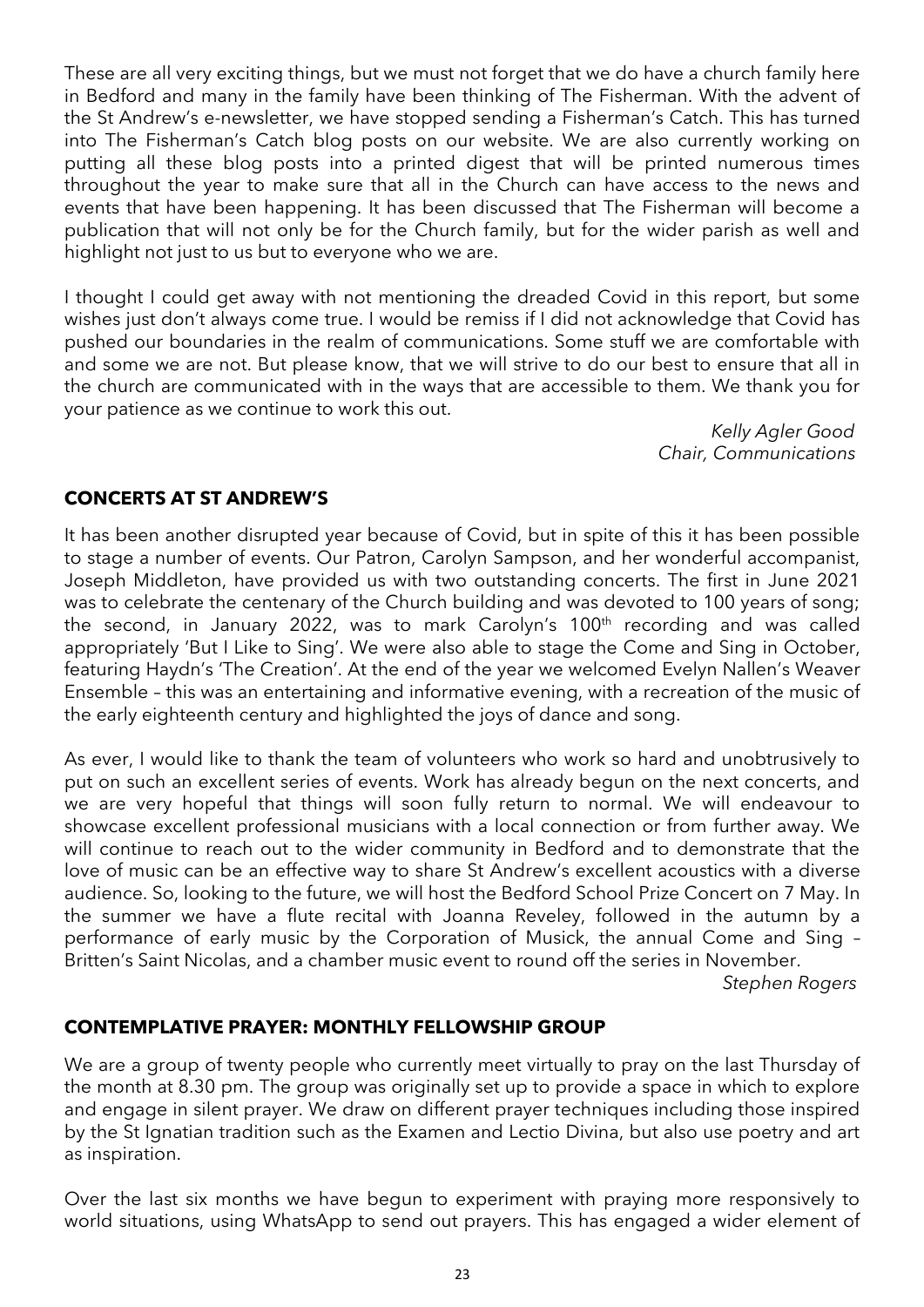the group. During COP 21 we held a vigil every evening at 9.00 pm over WhatsApp and during Advent, those who wanted could sign up to receive a prayer a day. We are currently holding a five minute vigil in Lent at 9.00 pm every Thursday for the war in Ukraine.

Whilst attendance on Zoom averages about four a month, we have had seven new members join the WhatsApp group since September, many of whom join in and respond to the written prayers – some who just wish to receive. Some of these are new to St Andrew's, others are returners who have been on the margins. As we come out of the pandemic, we are looking to offer hybrid meetings – using the quiet room and Zoom to offer both face-to-face and virtual prayer, thus trying to be as inclusive as possible for those with different needs. One of our group led a successful quiet morning at St. Andrew's which was attended by eight of the prayer group. Another of the group has developed their confidence in writing and sharing prayers from which we have all benefitted. This group compliments the Friday meditation and other more contemplative forms of worship that St. Andrew's offers and we remain open to new members, however much or little they wish to participate.

*Rosemary Thomas* 

#### **CREATION CARE**

#### **Carbon Footprint Report 2021/22**

As part of our Creation Care efforts, we are planning to report greenhouse gas emissions to the APCM each year. The same underlying data for 2021 has also been reported to the Diocese through the Diocesan Portal, and will contribute to wider Church of England carbon reporting. Much thanks to Lionel Mayoh for supplying the energy usage figures used to compile this report.

| GHG emissions data for period 1 January 2021 to 31 December 2021                              |                         |      |                          |
|-----------------------------------------------------------------------------------------------|-------------------------|------|--------------------------|
|                                                                                               | Global tonnes of $CO2e$ |      |                          |
|                                                                                               | 2021                    | 2020 | <b>Base year</b><br>2011 |
| Scope 1                                                                                       | 29.8                    | 27.1 | 24.2                     |
| Scope 2                                                                                       | 4.8                     | 4.8  | 13.3                     |
| <b>Total gross emissions</b>                                                                  | 34.5                    | 31.9 | 37.5                     |
| <b>Intensity measurement</b><br>'Tonnes of CO <sub>2</sub> e per person<br>on electoral roll' | 0.146                   |      |                          |

#### **Supporting notes**

**Reporting period:** 1 January 2021 – 31 December 2021

#### **Change in emissions**

Our gas usage increased compared to 2020 because of resumed activity post-lockdown. It was identified during the process of compiling these figures that Church building gas usage has been high since 2017 (compared to historical levels) due to the heating required for the organ - action has already been taken to reduce this for 2022 in line with advice from the organ manufacturer.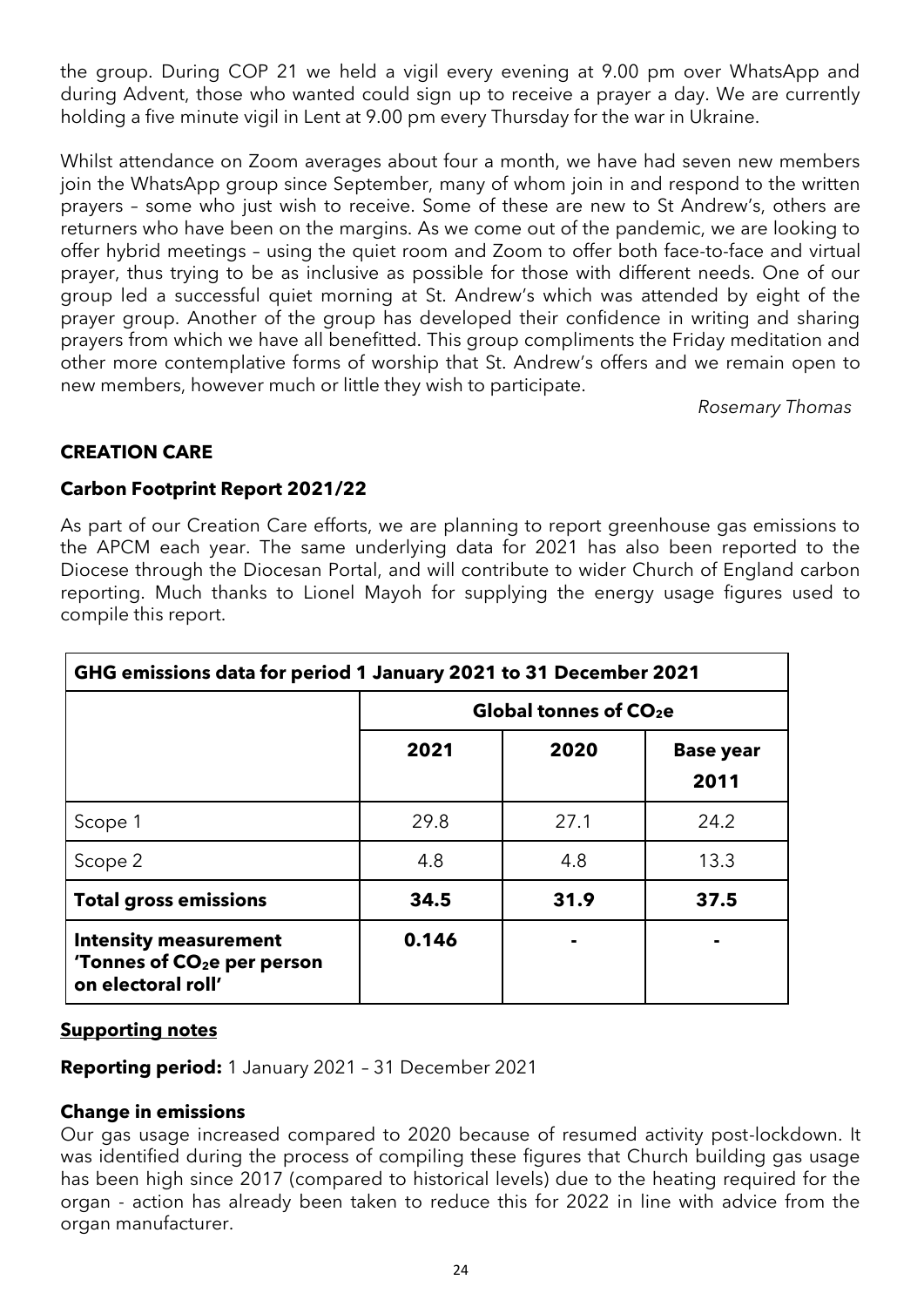Our electricity emissions reductions since 2011 are a combination of increased energy efficiency (presumably changes to lighting over time) and reduced UK national grid intensity.

#### **Approach**

We have followed the Government's guidance on measuring and reporting greenhouse gas emissions. Conversion factors are as supplied by the UK government for the relevant years. (Due to a methodology change, the 2012 conversion factor was used for the 2011 figures.)

#### **Organisational boundary**

These are combined figures for the church and the Church Centre only; this does not include any data for other church property because data was not readily available.

#### **Operational scopes**

We have measured our Scope 1 and Scope 2 emissions. No attempt has been made this year to estimate Scope 3 emissions (e.g. emissions due to travel to church), but this may be possible in future years.

Scope 1 emissions include natural gas burned to heat the Church building and the Church Centre. Scope 2 emissions include electricity consumption for the Church building and the Church Centre.

#### **Base year**

2011 was chosen as the base year as this is the earliest year for which data was readily available.

#### **Intensity measurement**

Tonnes of  $CO<sub>2</sub>e$  per person on the Electoral Roll has been used as a provisional intensity measurement for this year, calculated by dividing the total emissions by the 2021 Electoral Roll figure (236). Electoral roll figures for previous years were not readily available for comparison.

#### **Carbon offsets**

No attempt has been made to calculate carbon offsets or the impact of any tree planting.

#### **Green tariffs**

Our electricity is supplied by Scottish Power on their 'Green' tariff, but no attempt has been made to obtain renewable energy certificates to reduce our Scope 2 emissions.

*Tim Retout*

#### **EVENTS COMMITTEE**

This committee has a remit to organise and provide catering for church occasions in order to encourage hospitality and friendship throughout our community.

Obviously, the past two years have necessitated restraint in these activities with the regulations caused by the Covid pandemic. In July last year we were able to offer light refreshments for the opening weekend of St Andrew's Centenary Year celebrations. We opened the Church to welcome cyclists and walkers for the annual Beds & Herts Historic Churches Trust fund-raising event in September. Harvest Festival was celebrated with a simple sit-down lunch in a well ventilated hall, keeping to all the rules! In December we were very fortunate that our scaleddown Christmas Lunch went ahead satisfactorily before another lockdown was announced that very evening!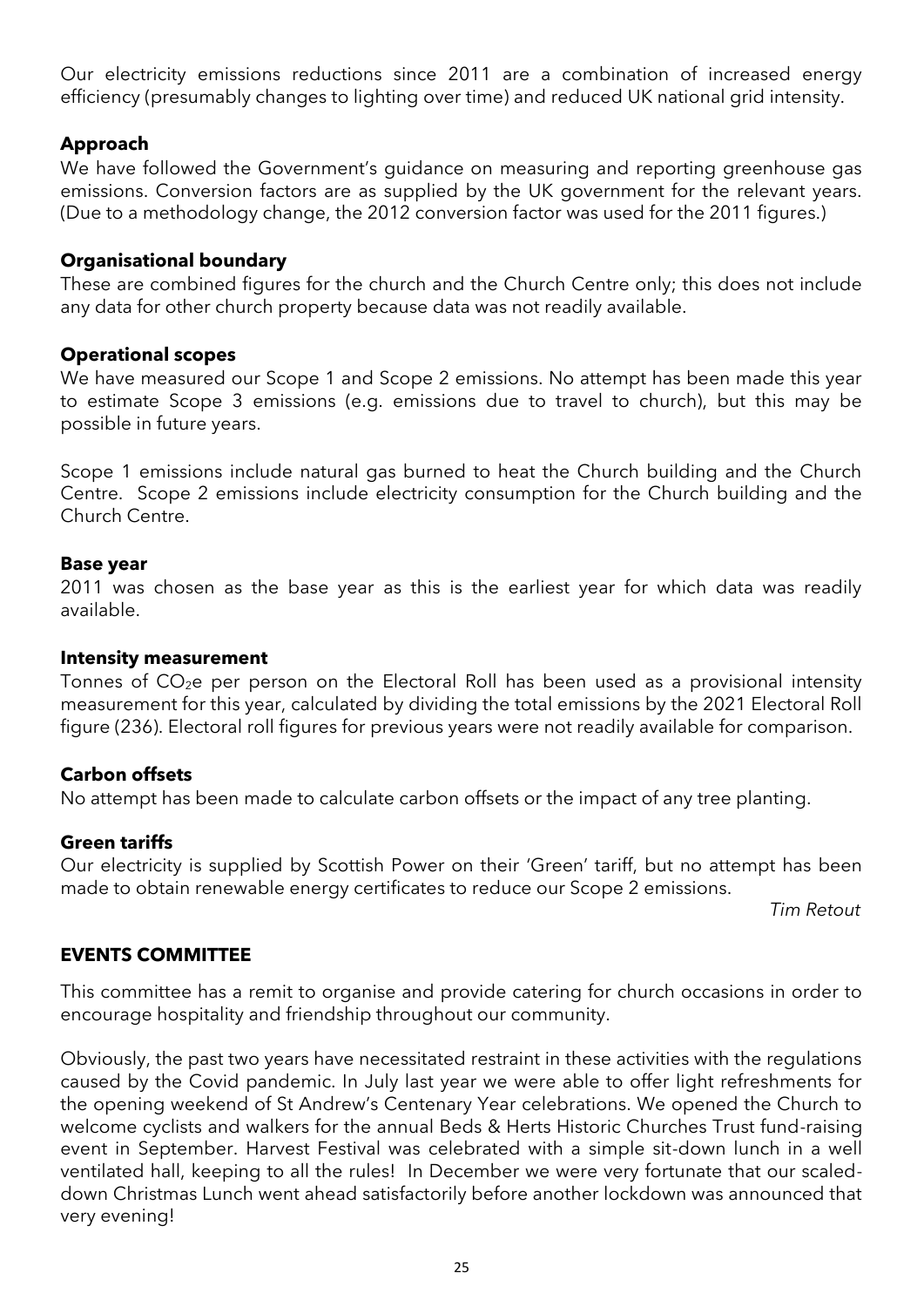In 2022 we are rejoicing that our Lent Lunches have been held as close to normal as possible and we look forward to fulfilling our plans for the rest of the year, including the Centenary weekend at the end of May!

We are a friendly team and always welcome new members or offers of help on an occasional basis.

> *Pat Rogers Chairman*

#### **FAIRTRADE AT ST ANDREW'S**

Our Fairtrade shop has continued to flourish, despite all the limitations imposed by Covid. Our attempts to hold stalls outside were not very successful as the wind or rain usually defeated us, but we began using the Church Centre Foyer to lay out our goods. This has been so successful that it has now become a permanent part of the way we do things even as restrictions are lifted. It means that we have more space so that our customers and volunteers serving can see the stock better and we can mount specific displays. Setting up and putting away takes a bit more effort and our thanks go to Lynn Herron, our Shop Manager for arranging the volunteer help each week.

Life was not so straightforward for our buyer, Brenda Mayoh as many items were out of stock for a long time. But she kept the shelves well-filled from a variety of suppliers and our customers have been very understanding and bought alternative products when necessary. Many people used our delivery system during the lockdowns and quite a number are still finding it very helpful. Personal visits to the shop have also continued. We also supply goods on sale or return to other churches and organisations wanting to have a Fairtrade stall and we have continued to visit outside events with our stall. We still provide an outlet for Companions Bread. We reinstated the Amazing Autumn Fair this year in the Foyer, Church and Chapel, which was a great success.

The result is that we have sold £28,000 worth of goods (up from £21,000 last year) with an average of £20,000 per year of sales since 1989.

Please come and visit us after the 10.00 am Sunday Service, the 10.30 am Wednesday service and on the first Friday of each month alongside Coffee and Company and keep an eye out for other events we will be having. When you buy a Fairtrade item, you know that its producer and employees are paid a fair price for the goods or wages for their work and are paid on time. Additionally a small amount goes back to the producer (the Fairtrade premium) to be used to improve in the local community.

> *Fiona McLeod Convenor, Fairtrade at St Andrew's*

#### **FRIENDS OF ST ANDREW'S**

Due to the Covid pandemic, no events were again held in 2021 until the ever popular and lucrative Tea Dances resumed in September, with all the required safety precautions to keep everyone safe. We were fortunate to still have a full committee at the time of the AGM in November and, although we sadly lost the valuable services of Karen Parrott and Beryl Tench on the committee, I am happy to report that they are both still very actively involved with *The Friends*. We gained a second Co-Chairman in Ralph Hall and two further committee members with the welcome return of Peter Brawn and Valerie Littleford as a completely new member.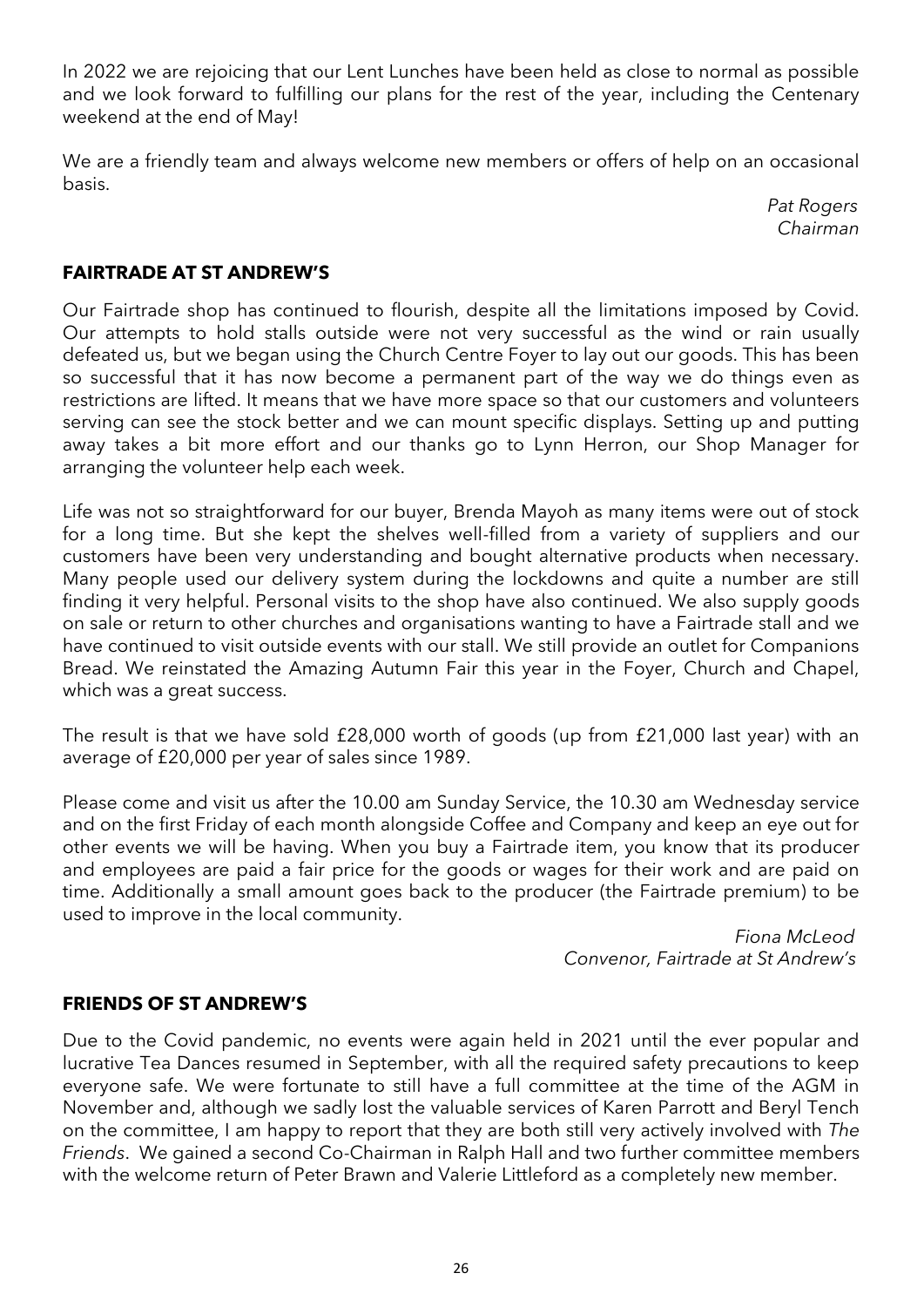Other events/talks are now being planned, including:

- a trip to Tolethorpe to see 'Hay Fever' on 15 July 2022,
- a talk by Bedford Borough Council about recycling plastics, (June/July)
- a trip on the Ouse with fish & chip supper, (September)
- a trip to Peacocks sales rooms, (October/November)
- plus the Tea Dances every third Sunday, and
- a talk by David Rogers about St Andrew's Church past & present (October)

Additionally, *The Friends of St Andrew's* are twenty-one this year and we hope to find a way to celebrate this with you all!

> *Jenny Pegg Secretary*

#### **THE MEDITATION GROUP**

The Meditation Group got back together in October 2021, having been unable to meet during the pandemic. It was really encouraging to be able to meet once more and since October, all the Meditations have taken place in the Chapel on every Friday morning at 10.30 am except the first in the month.

A central burning candle is a helpful focus together with the different aspects of the Chapel and the changing light patterns on the walls prompted by cloud and sunlight. Some participants have remarked that even though they choose to meditate with their eyes shut, a sudden burst of sunlight on the white walls can still be experienced which feels spiritually uplifting and hopeful. The numbers have grown since October with an average number of seven attending. Not everyone comes each week due to life demands, so the true number of those who participate is nearer twelve.

Julie Hibbert continues to lead the meditation in the following way.

The meditation begins by acknowledging the Trinity and then a verse(s) from the Bible (often from the Psalms) is read to give a focus to the twenty minute silent meditation. A hand bell is gently rung to mark the beginning of the meditation and then is rung once more to mark the end. This is followed by a prayer of thanksgiving for the time given as a gift from God and we finally all join in with the words of the Grace.

The new time of 10.30 am means that afterwards we can have coffee and tea together, which enables people to get to know each other better with many interesting discussions taking place. Anyone and everyone are welcome to come and there is no obligation to attend every week.

*Belinda Searle-Barnes*

#### **MISSION AND OUTREACH TEAM**

During the pandemic, the work of Mission and Outreach continued, but it mutated, partly out of necessity, as we were unable to meet in person, and partly as we wished to move on in our thinking about the way forward for St Andrew's Church.

We have decided to be called a team, in order to express the fact that we work together in a non-hierarchical manner and that we are cooperative and flexible in our way of working. We now have more frequent meetings than was the case previously and we communicate between meetings via our new WhatsApp group. Several new members of the team have been recruited and are making a keen and valued contribution to our thinking.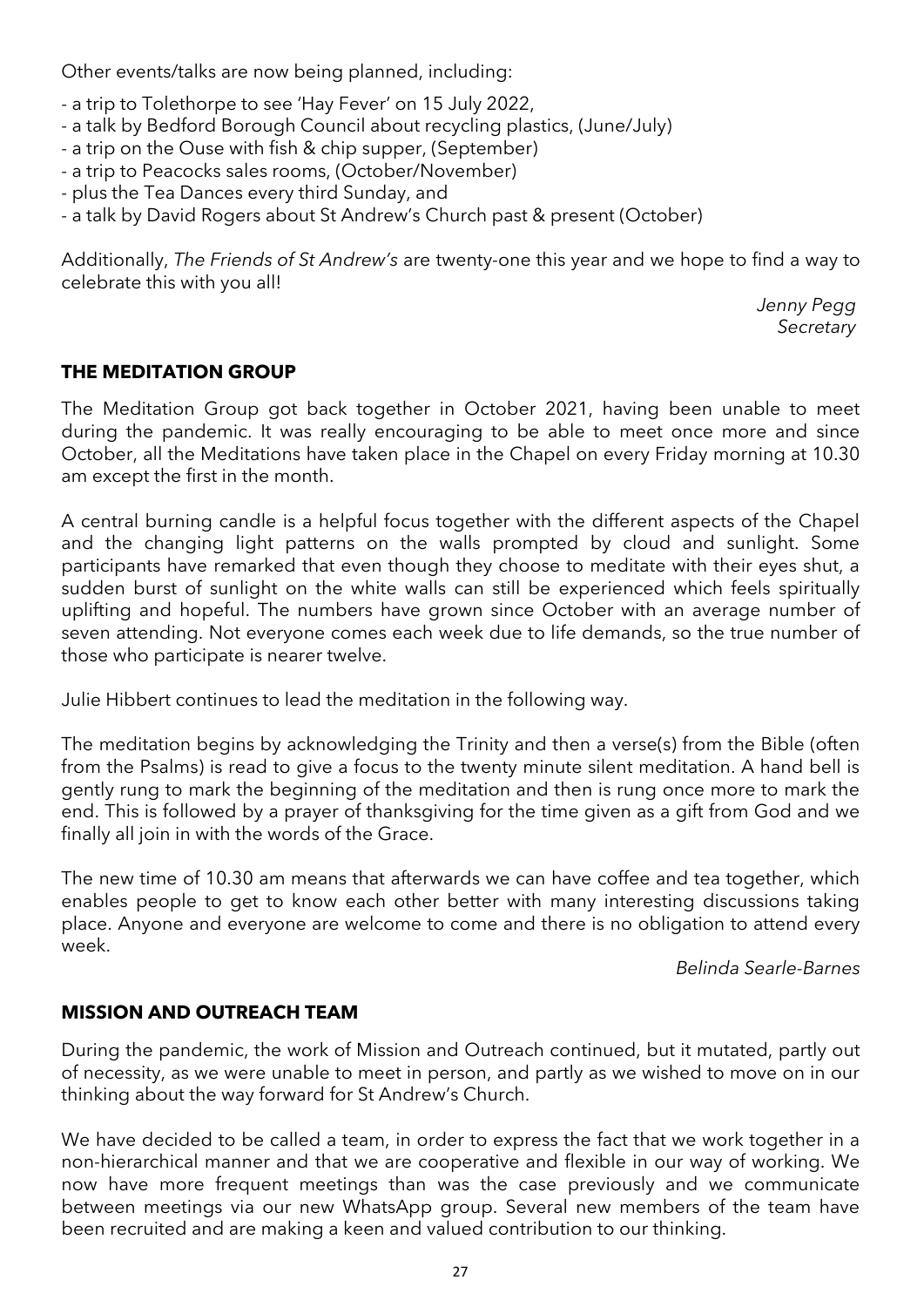What is more, as we became committed to the project with World Vision, first mooted and agreed in early 2020, it was decided to change the way in which we manage all charitable giving. We felt that God was leading us in this direction.

Over the years, the committee had managed the distribution of the annual budget of approximately £13,000 in a piecemeal way and there were some twenty-seven outreach partners mentioned on the church website. We felt that it was time to support fewer causes but in a more in-depth manner, involving church members more and having a more solid partnership, one in which there was dialogue and where we could, for example, visit and learn from one another.

Consequently, there will be in the future three charities (one international, one national and one local) to which we commit for three years, in this case from the beginning of 2022 to the end of 2024. We are already committed to World Vision's work in Pajule, Uganda as our international partner and now we hope to engage the congregation in choosing a local and a national charity for the same period.

By now we hope you have been able to take advantage of the opportunity to vote for the two causes and we want to listen to and learn from you. When you receive our leaflet, please take the time to prayerfully consider it and be guided to propose and vote for some truly worthwhile causes.

Rest assured that we are retaining some funds within our budget, so that we are able to respond as a church to urgent needs, and to support some small charities which we have supported for many years and which tend to rely on our contributions.

*Angela Huddart*

#### **MONEY ADVICE ANNUAL REPORT TO THE PCC**

#### **Introduction**

Money Advice at St Andrews has been in existence since 2010 and I would say that, in common with most of the rest of the country, the last two years have been the most challenging we have experienced. The Covid pandemic has forced us to completely change the way we operate, and we are still constantly reviewing our processes. We are now (at last!) moving back to seeing clients face to face.

#### **Volunteers**

It has been another challenging year for our service because we were not able to see clients face to face. We currently have five advisers. Our new role of Client Support Worker did not really get off the ground and one had to step back due to pressure of work. The other person now supports our administrator in the ever-increasing amount of admin involved in constantly changing and updating our work processes to suit changing circumstances. We do hope to resurrect it in some form now that some semblance of normality has resumed. It is still difficult to recruit volunteer debt advisers and we are conscious that we do need more.

Our welcomers have not had a role since we stopped seeing clients, and during that time, two have decided to step back and one is currently unwell, so that role will be much curtailed as we resume seeing clients in person. We currently have two welcomers operational.

We still benefit from our senior adviser being a Debt Relief Order intermediary and from the valuable support provided by our administrator and service manager. I never cease to be amazed by the dedication and loyalty of all our volunteers.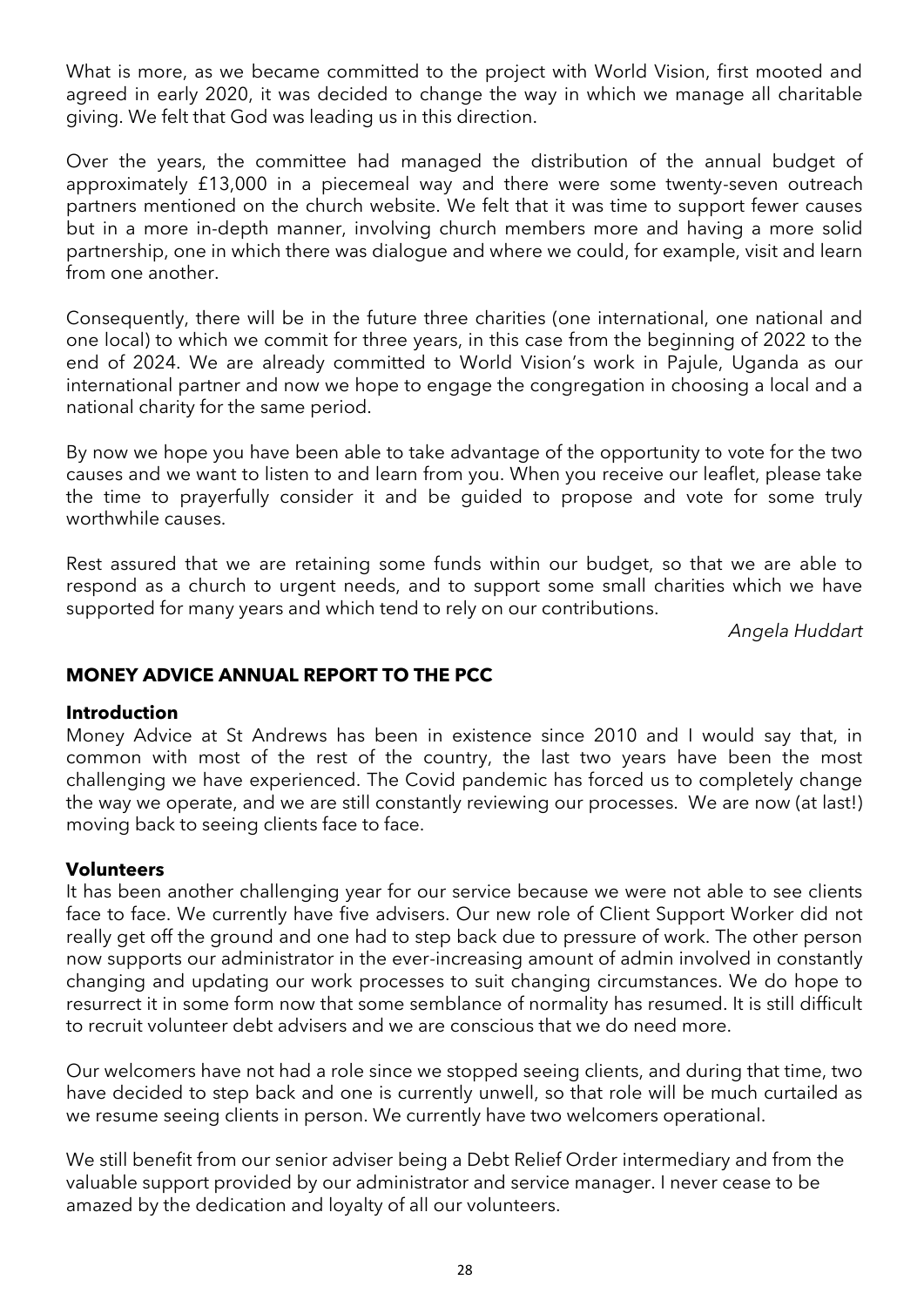#### **Service Update**

We are now seeing clients in person again but continue to offer a video or telephone service for clients who may need it. All our meetings are now held in person also. We expected to be inundated with clients when the temporary increase in Universal Credit was stopped and the support for furlough came to an end. That did not materialise immediately but there has been a noticeable increase in enquiries over the past few weeks.

We now record and analyse more demographic information. Broadly speaking, we see more female clients (67%) than male (33%) and our age range is:

| Under 25 | $0\%$ |
|----------|-------|
| 25-40    | 54%   |
| 41-59    | 29%   |
| 60 +     | 17%   |

A quarter of our clients have children. Our biggest referral organisation is One Support but word of mouth is also a valuable source of client referral.

#### **Statistics**

|                                | 2021/22 | 2020/21 | 2019/20 |
|--------------------------------|---------|---------|---------|
| <b>Nos contacting service</b>  | 56      | 56      | 63      |
| Nos worked with                | 24      | 26      | 48      |
| Nos of open cases cur-<br>rent | 11      | 21      | 33      |
| Total debt in open cas-        | £80K    | £274K   | £305K   |
| es                             |         |         |         |
| <b>DNA</b> rate                | 42%     | 31%     | 30%     |

#### **Publicity**

We have developed a new website this year ([moneyadvicestandrewsbedford.org\)](mailto:moneyadvice@standrewsbedford.org) to try and increase our visibility locally and have also submitted two articles to local publications to ensure people know we are still here and still working! We continue to 'flirt' with the idea of making more use of social media but we are aware that this needs to be kept up to date and we are short of capacity in that regard.

#### **Finance and Funding**

The Hall Trust have agreed a budget of £6,750 for the year 2022. As always, we are grateful for this funding. As previously agreed, we have pursued other sources of funding and last year we secured £6800 from the Harpur Trust to be spent in developing the service over the next eighteen months. That funding ends in October 2022. We are monitoring our finances closely to ensure we have sufficient funds to operate effectively.

#### **The Future**

We believe that our service meets a real need in the local community and now that we are seeing clients in person and enquiries are increasing, we expect that to continue.

> *Carol Madden Chair of the Management Group*

#### **MOTHERS' UNION AT ST ANDREW'S**

2021 saw most meetings of the St Andrew's MU group take place on Zoom once again – we met monthly in our regular third Monday afternoon slot and enjoyed each other's company,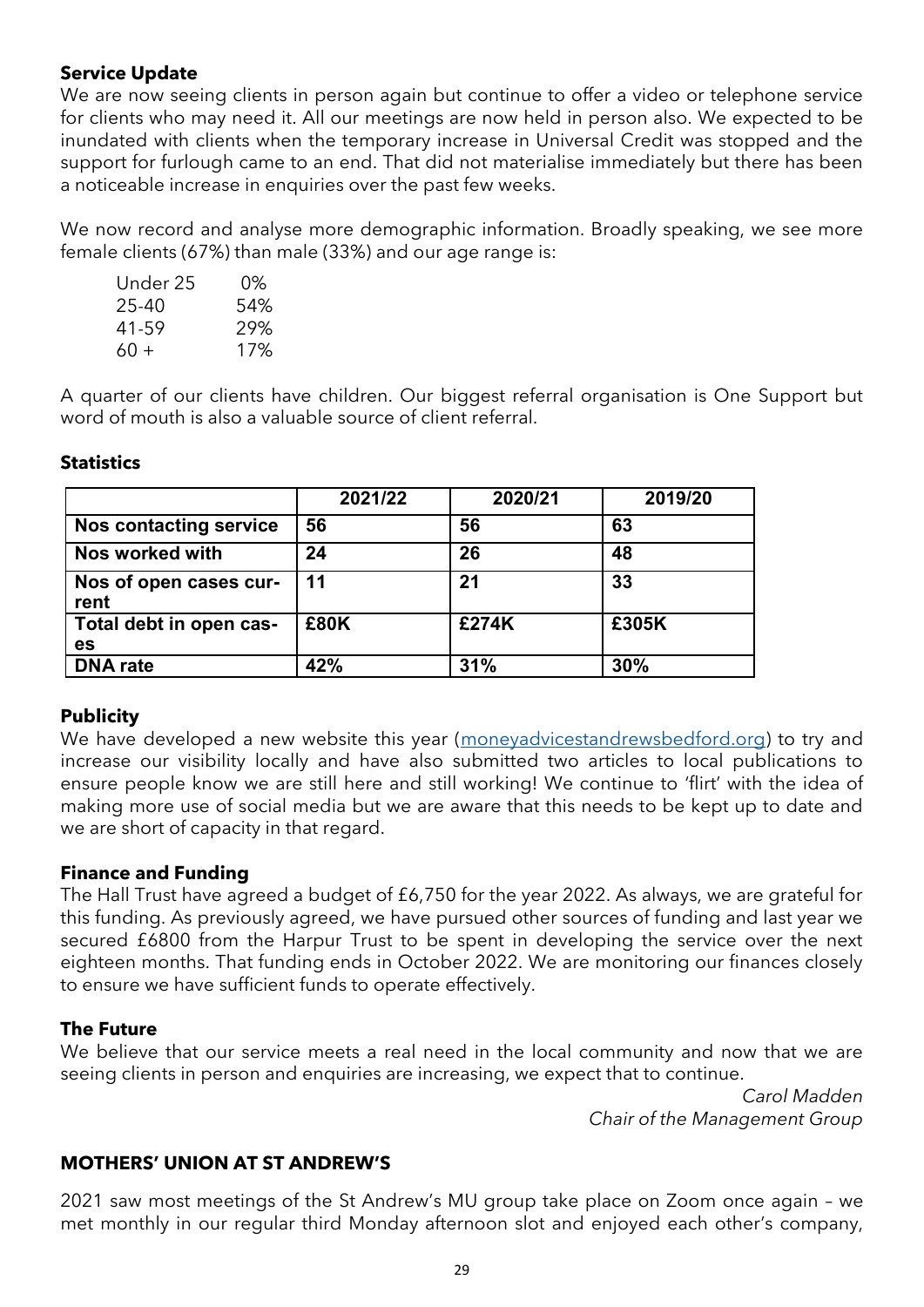worshipping and talking together, sometimes with a theme and sometimes not. Meetings with the wider MU community, both in our Cluster (Bedford, Sharnbrook & Biggleswade Deaneries) and Diocese, also took place on Zoom, which did give some members who have not travelled to such gatherings in the past a chance to take part.

Towards the end of the year, with restrictions relaxed, we were able to meet in person as a group and to be the host venue for the Diocesan Autumn Sharing Day in November. This was the final such gathering of the Triennium and provided an occasion to thank those who have held trustee and other leadership positions across the Diocese for the last three years and to greet those who are taking up roles for 2022 – 2024. Covid restrictions and remote meetings did hamper our fundraising efforts during the year, but the annual raffle for the Away From It All (AFIA) holiday was able to take place at the Wednesday congregation Christmas lunch.

With things starting to return to something more "normal", as a group we have done some initial thinking about the 2022 MU theme of "*Transformation – Now*". As an organisation, Mothers' Union is looking at ways to build on the resilience, responsiveness and adaptability shown by members during the pandemic to transform ourselves to live out our faith, the churches and communities we work with and of which we are part to reflect Christ's Kingdom and Mothers' Union as a worldwide charity to be relevant for 21<sup>st</sup> century life.

"*For with God nothing shall be impossible*" *Luke 1:37*

*Karen Parrott*

#### **PILGRIM HOUSE GROUP**

During the lockdown of 2020 we started holding weekly meditations in our own homes with several people contributing a meditation or prayer for us all to reflect on. Who knew we would still be continuing with this throughout most of 2021 as lockdowns remained in place. We were able to add in the occasional Zoom meeting and it was good to see those who could join us.

With restrictions being lifted in the summer, we were finally able to meet up in Val's garden for a relaxed and socially distant get together. Our first proper face to face meeting took place in October at Jenny's house. Mask wearing and socially distant though it was, it was lovely to see each other and go over the York Course Bible study that we had started at the beginning of 2020. We met again in November but unfortunately, due to high rates of the new Covid variant, it was decided to postpone our Christmas get together.

In January 2022 we embarked on a new Bible Study, Caring for Creation, another one of the York Courses, and following a break for Lent/Easter, we should be on course to complete this by summer. We are all looking forward to our first Quiet Day at Chellington since 2019, which is scheduled for June and will be led by the Revd Sarah Burrow. We are also planning a social get together in August. September will see us starting another Bible Study and we will be rounding 2022 off with a Christmas get together.

Over the past few months I have collated all the weekly meditations into a folder of four booklets entitled Pilgrim Lockdown Meditations 2020/2021 which I have distributed to our members as a keepsake of that time and which can also be used for reflection and meditation.

You are most welcome to join us – monthly on Monday afternoons.

*Alison Belding*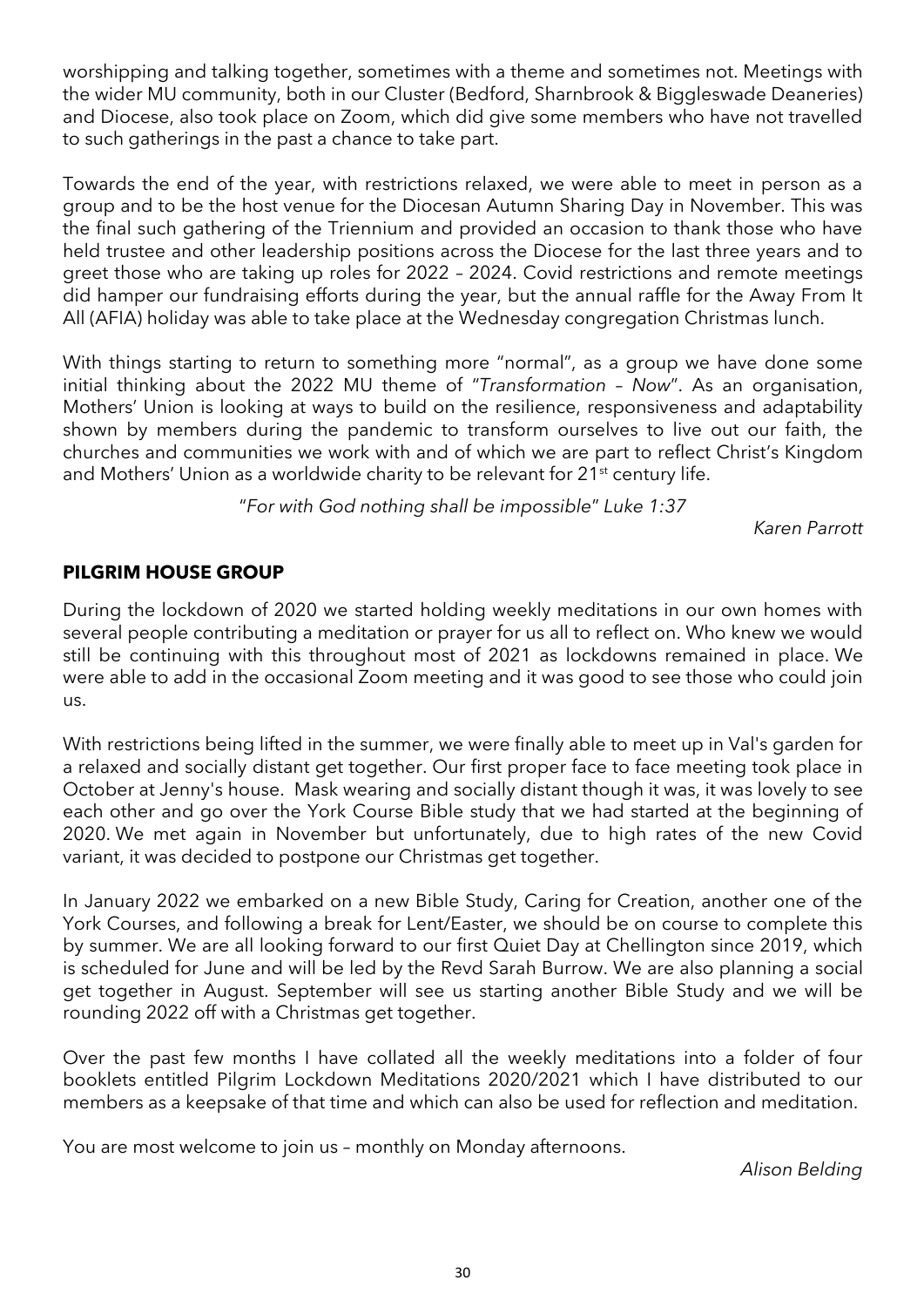#### **PLANNED GIVING**

Thank you to all who gave financial support to St Andrew's Church during 2021, whether it be by the Parish Giving Scheme, standing order, weekly envelopes or by casual donations online, cheque or cash. After 2020, when there was severe disruption to services and attendance at church, 2021 saw a return to a more regular pattern but not necessarily to the pre-pandemic level. This had some impact on planned giving, particularly in weekly envelope receipts although some individuals did set up monthly standing order arrangements to continue their regular support to St Andrew's. Although not part of our planned giving scheme loose plate collections were well below their normal level as were donations received from the yellow Gift Aid envelopes, often used by regular worshippers as well as visitors. The small 'card reader' which is situated at the back of church is becoming recognised as a convenient way of making a cashless donation and is a useful source of income which is slowly increasing.

Planned giving income for the 2021 financial year was £90,228, about £300 more than in 2020. This small increase, during a year which had difficult times for many, was at least positive and we are all aware that 2022 will be a year of rising inflation. Each year we lose members due to death or moving away and so any increase is always welcome. Thank you all for your contributions and in particular the new members and those who have increased their regular giving or made extra donations during the year.

The situation that we experienced during 2020 and 2021, when attendance at services was low, highlighted the benefit of regular giving by monthly standing order. This is an easily managed method of giving and is preferred by us as it provides a regular income stream and assists budgeting. If you would like further information about setting up a regular payment, please contact me or the Church Centre Office.

Another method of regular giving to St Andrew's is by the 'Parish Giving Scheme' (PGS) which is a direct debit scheme where your contribution is debited from your bank account each month and received by us about ten working days later with Gift Aid (if applicable). The donor can also agree to automatic annual increases in line with inflation. Further information can be obtained from me or the Church Centre Office.

Income tax recovered via the Gift Aid Scheme is an important source of income for us; this amounted to a little over £22,900 in 2021. If you are a tax-payer and we are not claiming on your contributions, please consider authorising us to do so by contacting me for a simple declaration form. It is essential that all Gift-Aided donations are recorded by us as it is a requirement that if asked by HMRC, we must be able to identify donors and the contributions they have made in any tax year.

Thank you!

*Jim Dawson Planned Giving and Gift Aid Recorder*

#### **THE THURSDAY HOUSE GROUP**

It was with such joy that we resumed our face to face meetings last September! At last we could chat freely without the constraints of Zoom, enjoy refreshments together and spend time catching up with how we all were. Apart from a couple of times when Covid rates were again too high for comfort and we went back to Zoom, we have continued to meet twice a month.

Our new home is the Quiet Room where we can be in the round, able to see and hear each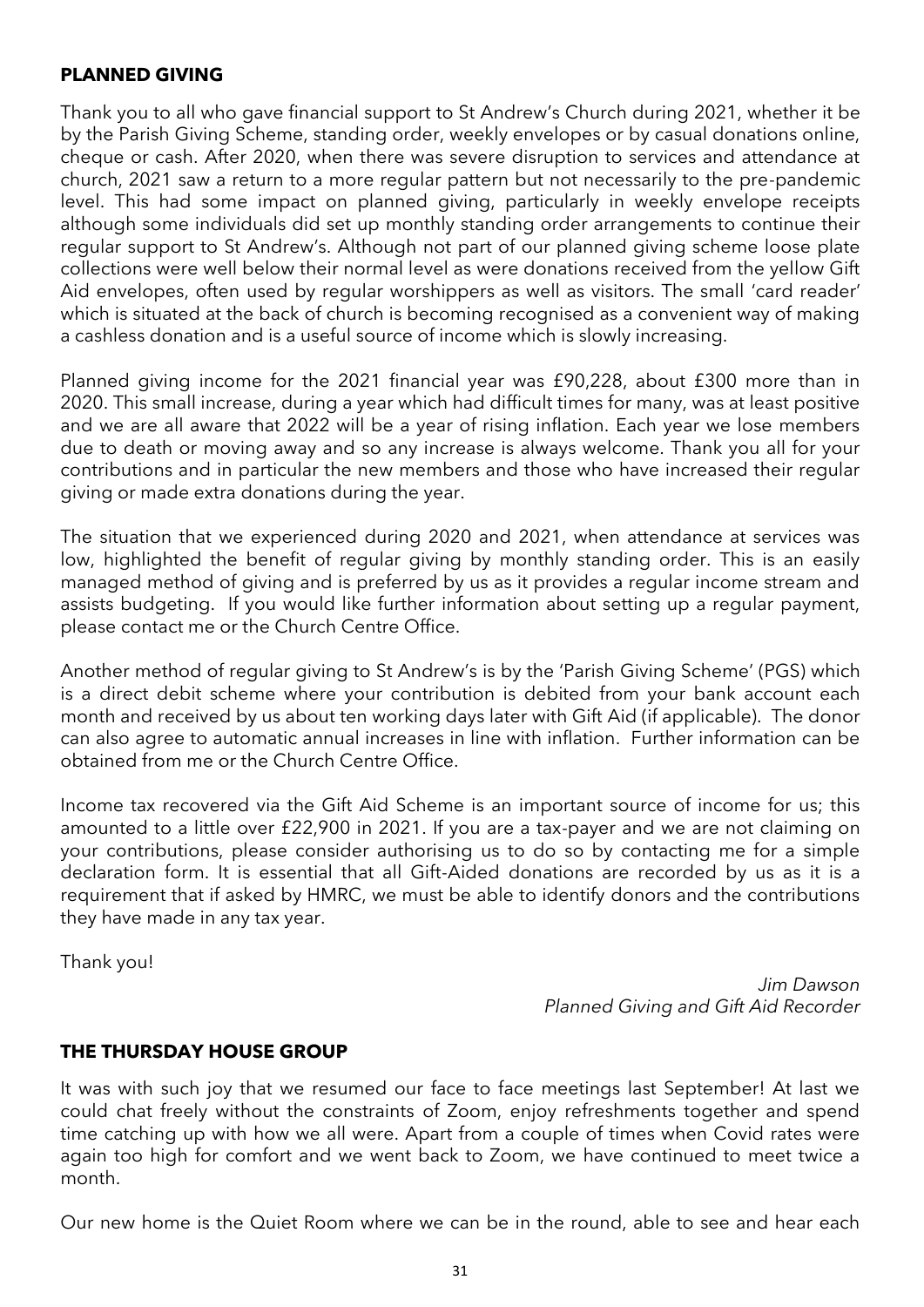other, with distance between us. We continue to study the Bible using the Bible Reading Fellowship New Daylight notes. Our leaders circulate some thought provoking questions in advance and, after a time of socialising and prayer, we start to discuss the passages we have been reading.

Our study has taken us through the Old Testament understanding better the Ten Commandments, Ecclesiastes and some of the Psalms, and in the New Testament we have read part of Mathew's Gospel and Paul's letters to the Thessalonians. Sometimes there is a topic to study and we enjoyed looking back at the start of the year as well as debating scriptural passages concerning Heaven and Hell. We usually take a break in August and have a quiz near Christmas – as well as seasonal refreshments.

Our group has been together for nearly seven years now, and more than anything benefits from that close fellowship which comes from knowing each other as pilgrims on our earthly journey. The love and support we offer each other is just as important as reading God's Word as we share the ups and downs of life through scripture and in conversation.

*Jenny Tomlinson*

#### **TELEPHONE LINK CARERS (TLC)**

The volunteers of the Telephone Link Carers Service (TLC) have continued to make calls from their own homes, which we started with the first Covid lockdown. We still make our calls on a Tuesday afternoon, but calling from home means that we can be more flexible and can call someone a second time if they do not answer. Sadly, the numbers of people we call has fallen off over the last year, with some moving away and with one person dying.

The service has been rigorously challenged by Safeguarding and data protection requirements which has meant we have made some changes in how we work, including asking for written consent to receive calls, but our core purpose is still to provide a regular friendly weekly telephone call to people who are lonely, may not get out very much or do not have family locally. We don't give advice, except to suggest any local services the person called may like to contact or offer to contact the Vicar if their concerns needs further help. Sadly, we miss Sandy, our Parish Nurse, who knew most of the people we called and was able to follow up issues for them.

If you know of someone who you think would welcome a regular call, either a congregation member or anyone living in the Bedford Borough, please contact Fiona McLeod, the organiser, via the Church Centre Office. If you would like to join the team to make regular calls and can offer up to one and a half hours a fortnight, please also contact Fiona. You will be very welcome and training will be given.

> *Fiona McLeod Organiser, Telephone Link Carers*.

#### **TOWER BELLS REPORT**

Our ringing has not really recovered from the pandemic. A number of our previous ringers have not resumed ringing or have moved away and we have relied on help from other towers to ring for weddings. Hopefully we can recover somewhat in the coming year, ring a few more bells on a Sunday and resume practices.

In normal times, we hope to ring prior to each Sunday morning service and festival services and practice on a Thursday evening.